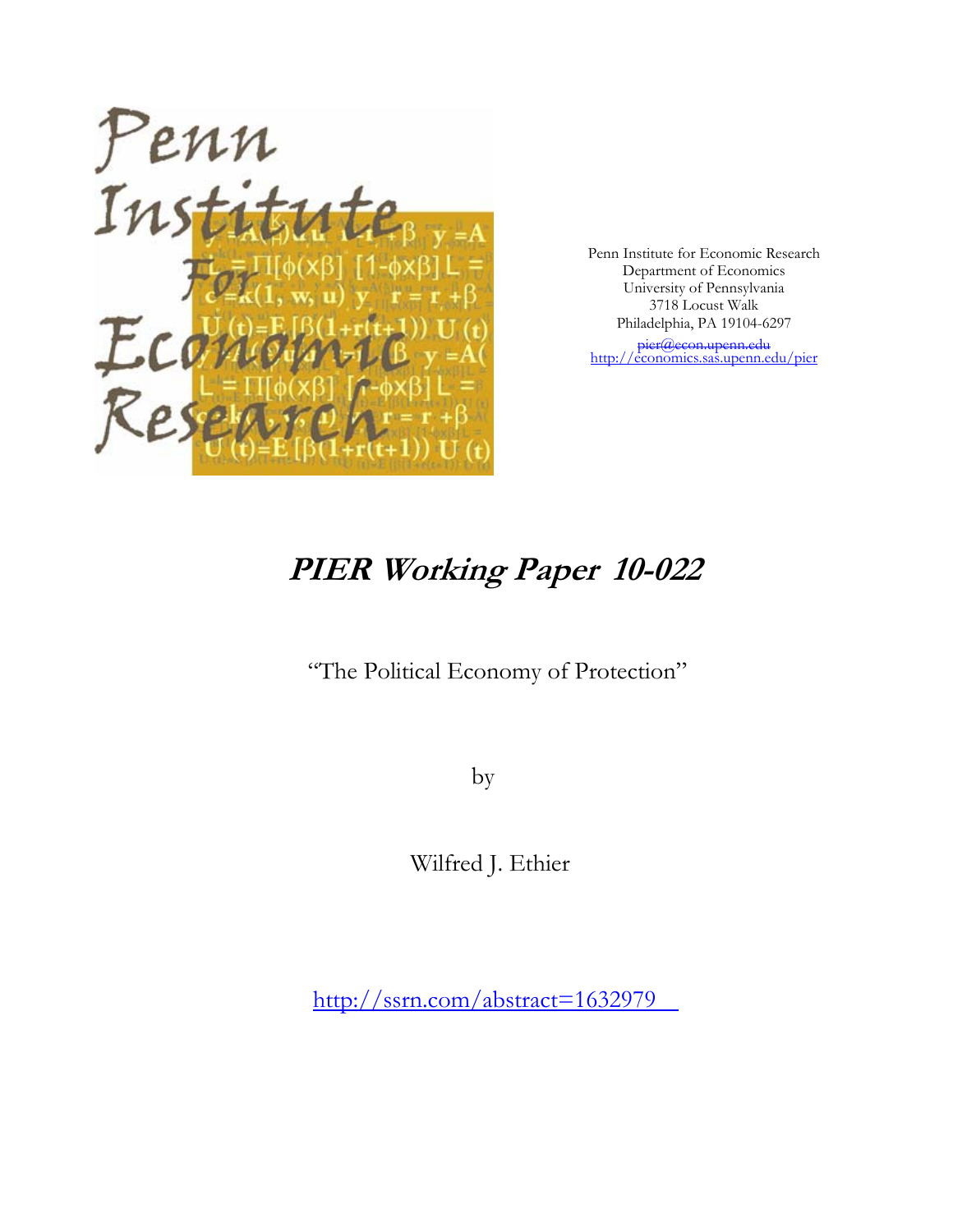# *The Political Economy of Protection*

**Wilfred J. Ethier**

*Department of Economics University of Pennsylvania Philadelphia, PA*  $\leftrightarrow$ *International School of Economics at TSU Tbilisi, Georgia*

> 9 November 2009 Revised: 28 June 2010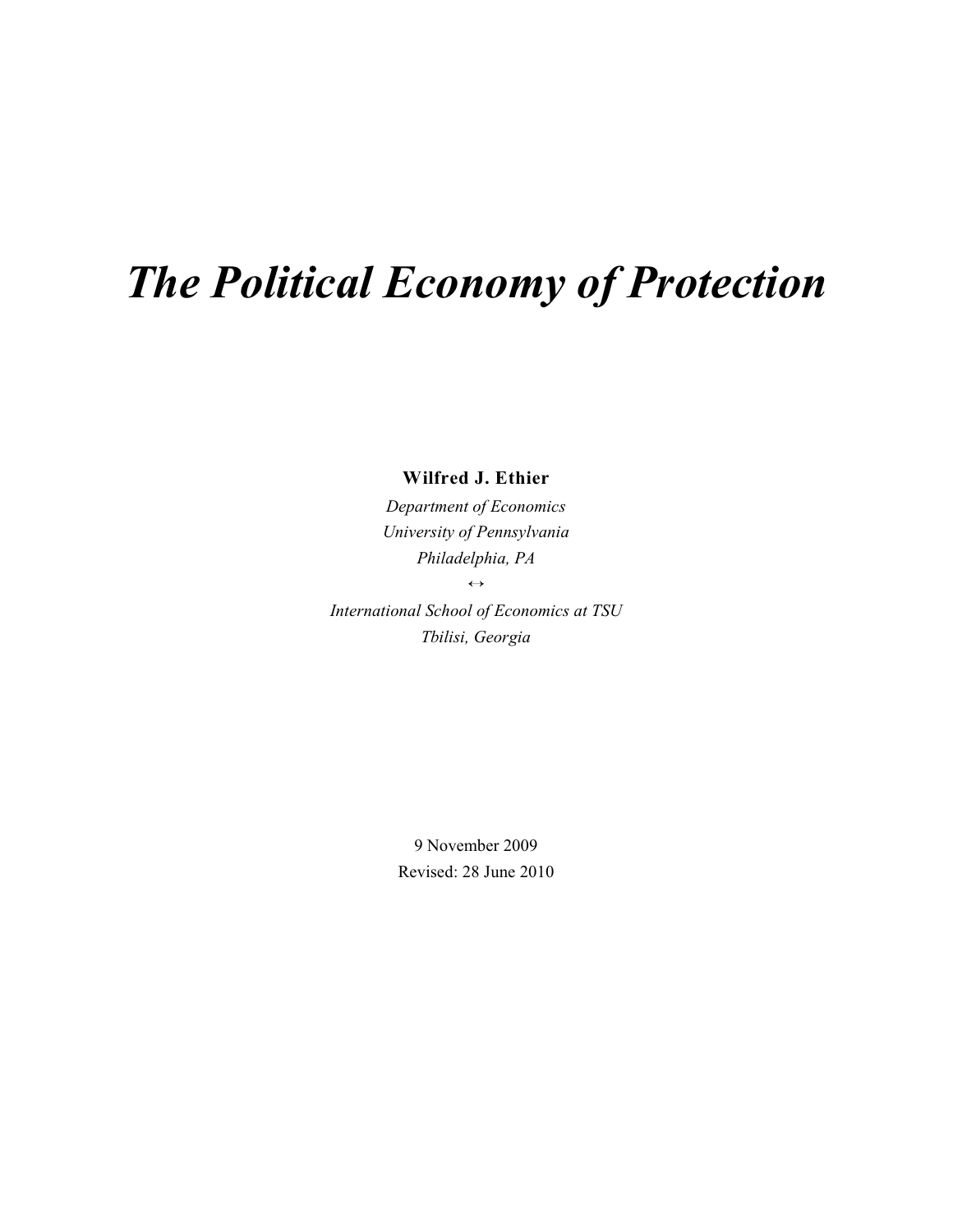## *The Political Economy of Protection*

#### **Wilfred J. Ethier**

| Department of Economics     | <b>ISET</b>      | tel: | 215–898–5105                        |
|-----------------------------|------------------|------|-------------------------------------|
| University of Pennsylvania  | 16 Zandukeli St. |      | $\mathit{fax}:$ 215-573-2072        |
| Philadelphia, PA 19104–6297 | Tbilisi 0108. GE |      | <i>email</i> : ethier@sas.upenn.edu |

**Abstract:** This paper offers a selective, interpretative survey of the literature on the political economy of international trade policy. Unilateral trade policy and multilateral trade agreements are covered, but preferential trading arrangements are not. Much of the literature is characterized either by a discrepancy between what policymakers say they are doing and how the theory models their actions (the Cognitive Dissonance issue) or by a lack of a detailed microeconomic foundation (the Black Box issue).

**Keywords:** Political support function, Protection For Sale, trade agreements, exchange of market access

#### *JEL* **Classification Codes:** F02, F13

#### **Outline:**

| I.   |                                                                          |  |
|------|--------------------------------------------------------------------------|--|
| Π.   |                                                                          |  |
| III. |                                                                          |  |
|      |                                                                          |  |
|      | The median voter approach $(3)$                                          |  |
|      | Key points about the median-voter approach (4)                           |  |
|      | Partisan politics (4)                                                    |  |
|      |                                                                          |  |
|      | The basic political-support approach $(5)$                               |  |
|      | The campaign-contributions variant of the political-support approach (9) |  |
|      | Empirical investigations of the PFS variant (10)                         |  |
|      | Key points about the PFS variant (12)                                    |  |
|      |                                                                          |  |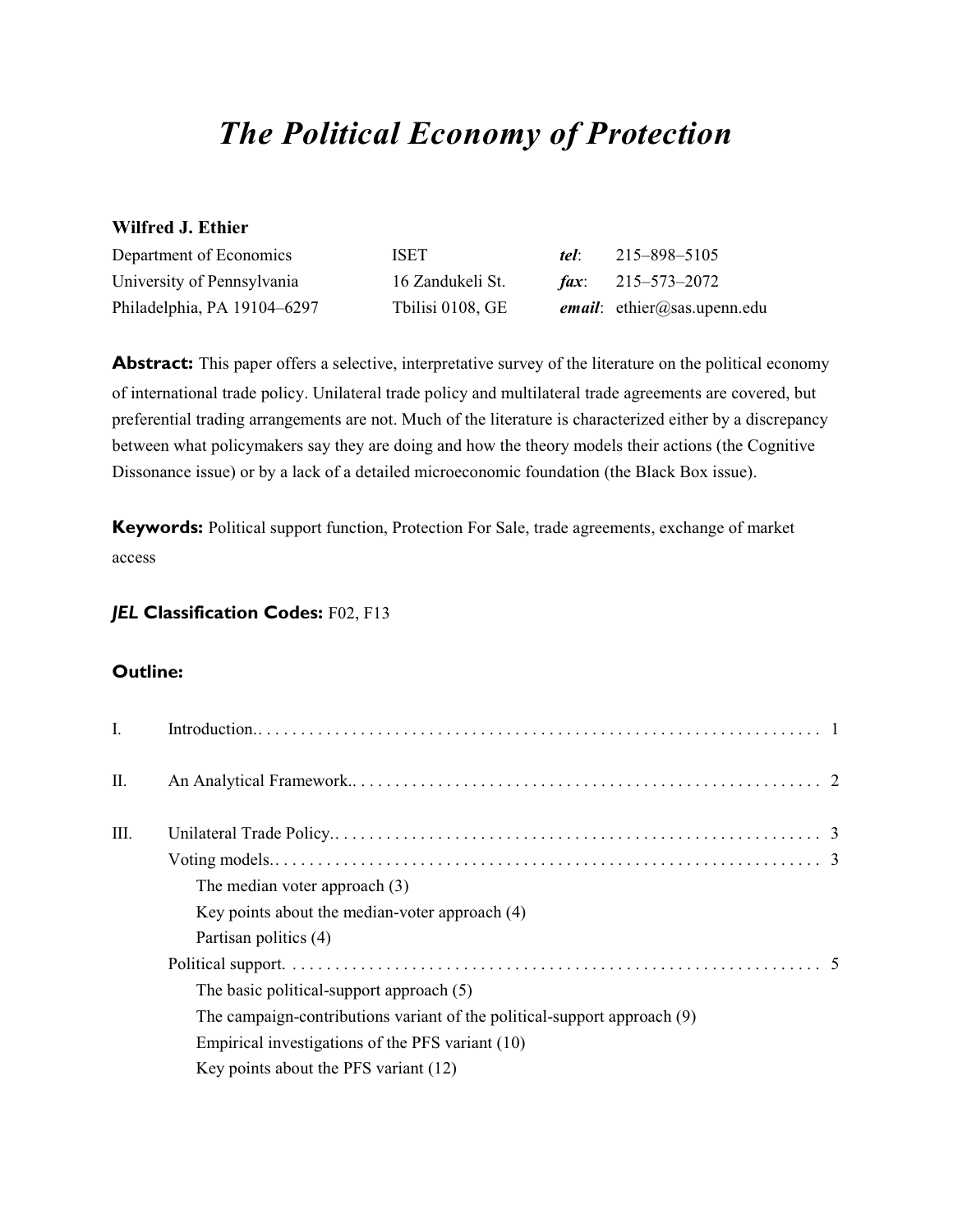| IV. |                                                               |  |
|-----|---------------------------------------------------------------|--|
| V.  |                                                               |  |
|     |                                                               |  |
|     | The role of trade agreements (15)                             |  |
|     | Reciprocity (17)                                              |  |
|     | Key points about the terms-of-trade externality approach (17) |  |
|     |                                                               |  |
|     | Key points about the exchange-of-market-access approach (22)  |  |
|     |                                                               |  |
|     | Administered protection (23)                                  |  |
|     | Voluntary export restraints (23)                              |  |
|     | Unresolved trade disputes (24)                                |  |
|     | Renegotiation (24)                                            |  |
|     | So $(24)$                                                     |  |
|     |                                                               |  |
|     | Relative-price externality (25)                               |  |
|     | Concession diversion (25)                                     |  |
| VI. |                                                               |  |
|     |                                                               |  |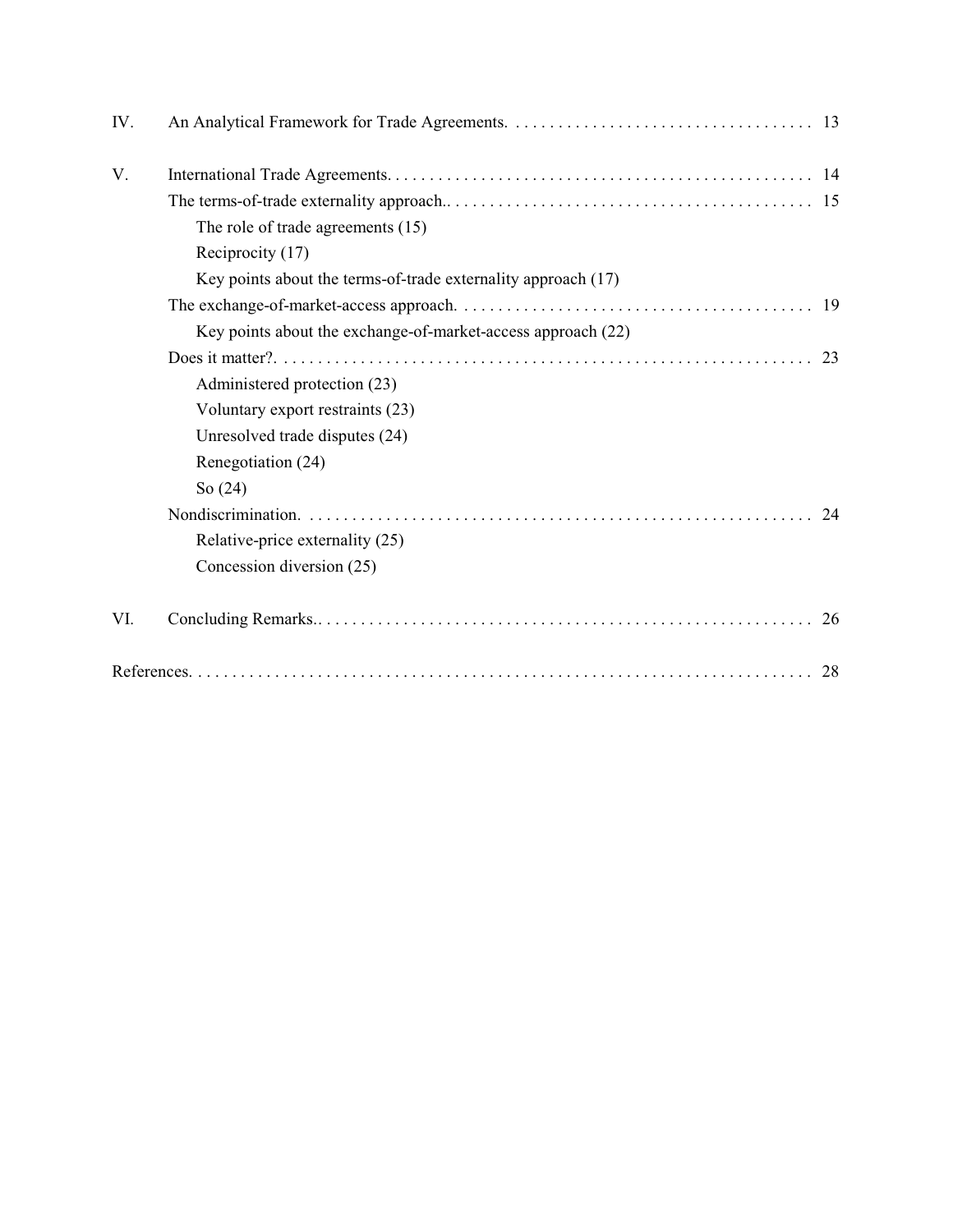## *The Political Economy of Protection*

*Wilfred J. Ethier\**

*University of Pennsylvania*  $\leftrightarrow$ 

*ISET*

This chapter addresses the political-economy aspect of international trade policy. I do not attempt to be comprehensive. Instead I focus on what I regard as the central issues.

## **I. Introduction**

International trade theory has traditionally examined protection from a *normative* perspective: What are its consequences and when is it justified from the point of view of national welfare? Beginning in the 1980s increasing attention has been paid to analyzing protection from a *positive* perspective: What actually determines it? These two approaches are obviously complementary–both are necessary. This chapter addresses the latter. Other surveys are provided by Nelson (1988), Magee (1994) and Rodrik (1995).

I address the ability of our theory adequately to explain trade policy and trade agreements. My bottom line will be tentative: We have made much progress, but we have a good way to go. It is important that we make the effort.

<sup>\*</sup>I thank Arye Hillman, Donald Regan and Robert Staiger for useful discussions.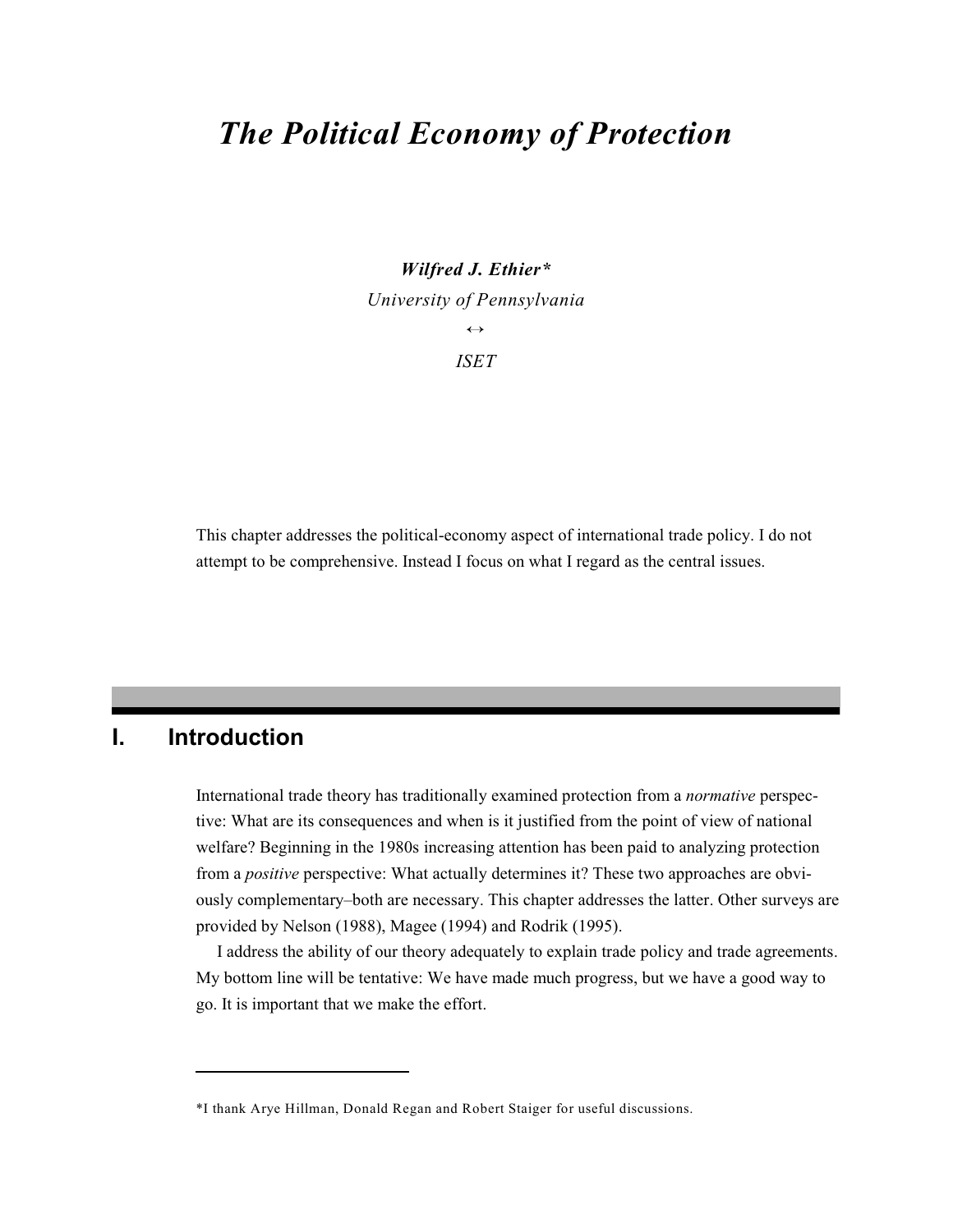## **II. An Analytical Framework**

To facilitate comparison across contributions it helps enormously to have a common theoretical framework in which to view them. I shall use the following.

Assume two countries (*H*ome and *F*oreign), two factors (*K*apital and *L*abor), and *N* + 1 traded goods (*0*, *1*, ... , *N*). Good *0* is a numeráire good, produced by labor alone. Goods *1* to *N* are produced by capital and labor, with capital specific to each of these sectors. *H* imports goods *l* to *n* and exports goods  $n + 1$  to *N*.

I follow the preponderant part of the political-economy literature in assuming a sectorspecific factor. There are two reasons for this. *First*, much of the literature suggests that specific factors are much more likely to be able to organize and so exert political influence. See Olson (1965), Pincus (1975), and Caves (1976). *Second*, specific factors, together with the demand separability discussed below, allows the analysis to employ simple partialequilibrium techniques.

Ownership of each specific factor *i* is distributed uniformly over a fraction  $\alpha_i$  of the population (labor force), with each individual owning some of at most one of the specific factors. Let  $\alpha = \alpha_1 + ... + \alpha_N$  denote the fraction of the population owning some of a specific factor. Choose units so that a unit of good *0* is produced by a unit of labor. Thus, assuming good *0* is actually produced, the wage  $w = 1$ .

In each country individual preferences are summarized by the utility function

$$
U = c_0 + u_1(c_1) + ... + u_N(c_N)
$$

where  $c_i$  denotes consumption of good *i*. This implies individual demand functions  $d_i = d_i(Q_i)$ ,  $i = 1, \dots, N$ , where  $Q_i$  denotes the domestic relative price of good *i* in terms of good *0*. Residual income is all spent on the numeráire good *0.* I assume that endowments in both countries are such that each both produces and consumes good *0*. Then an individual's utility can be expressed in the indirect form

$$
v(Q_1, \ldots, Q_N; y) = \sum s_i(Q_i) + y \tag{1}
$$

where  $S_i(Q_i) = u_i(d_i(Q_i)) - Q_i d_i(Q_i)$ , the consumer surplus derived from good *i*, and *y* denotes the individual's income.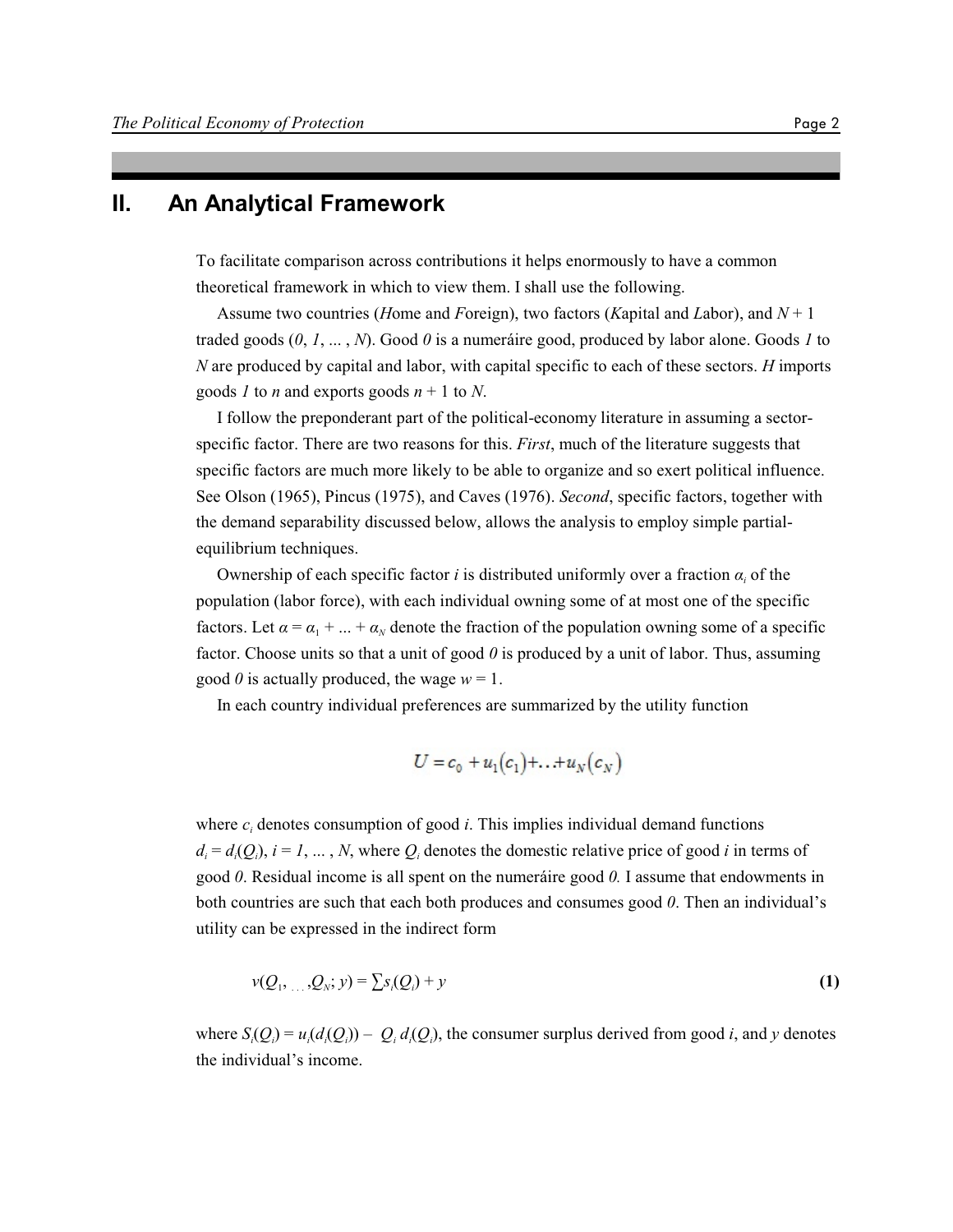## **III. Unilateral Trade Policy**

I briefly describe the principal alternative explanations of tariff determination, before focusing in more detail on the one that has most been used.

#### **Voting models**

Wolfgang Mayer (1984) introduced voting models to endogenize tariff formation.

**The median voter approach.** To see how this might work in a simple framework, suppose that  $n = N = 1$ , so that good 1 is imported in exchange for the numeráire good, and that *H* is small, so that the world relative price  $P_i \equiv P$  is given. Thus  $Q = P(1+t)$ , where *t* denotes the tariff on good 1. If *ö* denotes some individual's share of national income *Y*.

$$
y = \varphi Y = \varphi [L + \pi(Q) + tPM]
$$
 (2)

The three terms in brackets respectively denote labor income, specific-factor income, and tariff revenue. Substitute **(2)** into **(1)** and differentiate to see the effect of a change in *t* on the individual.

$$
\frac{\partial v}{\partial t} = t \phi P \frac{\partial M}{\partial t} + L P d \left[ \phi - \frac{1}{L} \right] + Y \frac{\partial \phi}{\partial t}
$$
(3)

(Use has been made of the facts that the derivative of consumer surplus is commodity demand and that that of specific-factor income is commodity supply). Setting  $\partial v/\partial t = 0$  yields the individual's most preferred tariff:

$$
t' = \frac{Pd\left[\phi - \frac{1}{L}\right] + Y \frac{\partial \phi}{\partial t}}{-\phi P \frac{\partial M}{\partial t}}
$$
(4)

The denominator of the right-hand side of **(4)** is positive, since an increase in *t* lowers *M*. Assume that tariff revenue is distributed to the population in a manner neutral in the sense of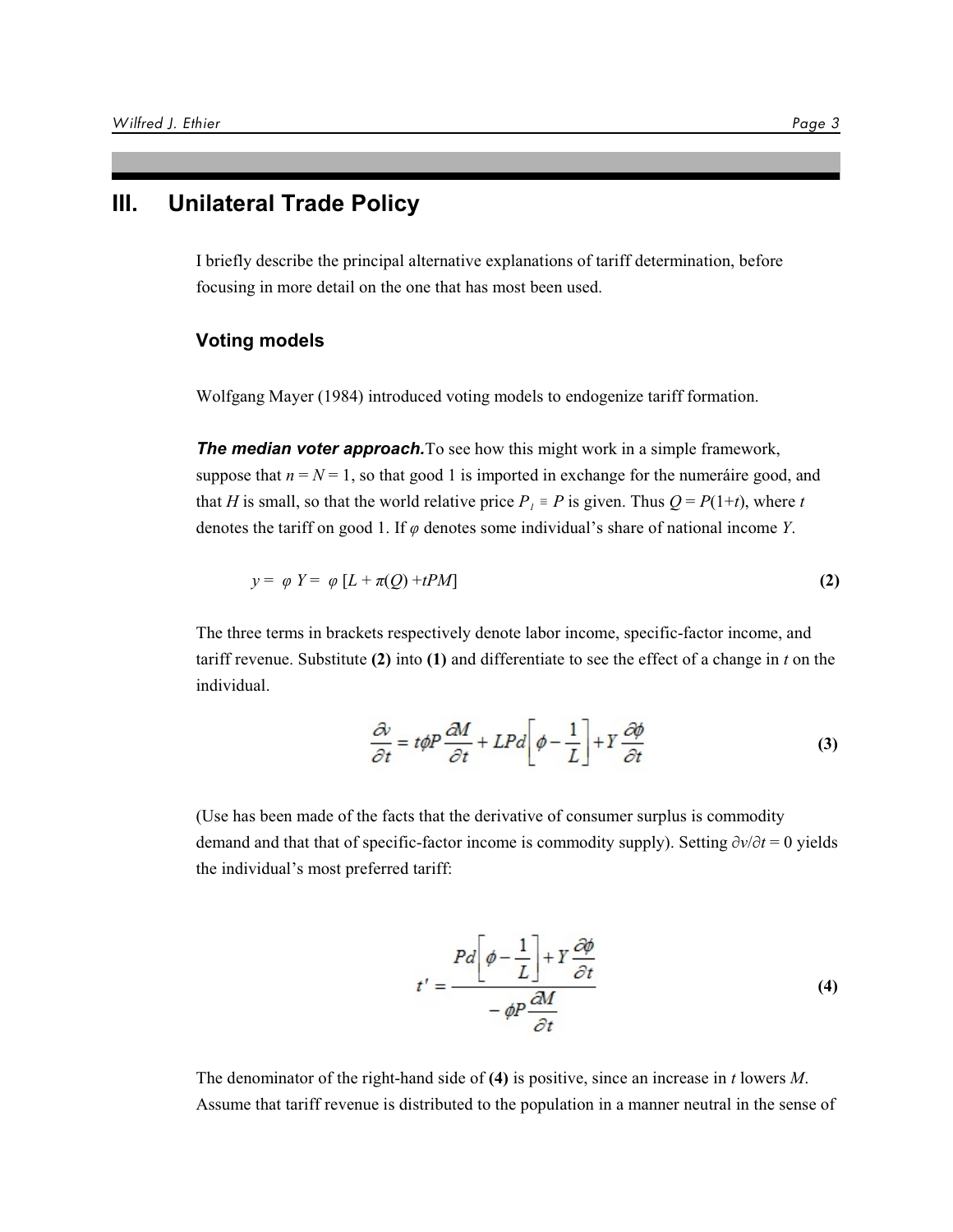Ethier (1984): proportional to each individual's share in factor income. Thus  $\varphi$  equals the individual's factor income share.

Individuals in the  $1 - \alpha$  share of the population that owns no capital have a share of national income  $\varphi$  below their share of labor income ( $1/L$ ), and a tariff will lower their share of national income. Thus  $t' < 0$  for such workers: They prefer a particular import subsidy. Since the ownership of capital is distributed uniformly over the share  $\alpha$  of the population, this situation is the reverse for them: They all prefer a particular tariff.

Suppose trade policy is decided by a direct popular vote. A majority (and so the median voter) will support the tariff if and only if  $\alpha > \frac{1}{2}$ ; otherwise the subsidy wins (ignoring the minute possibility of a tie). Mayer investigates such voting in the Heckscher-Ohlin-Samuelson model and in a specific-factors model, but the above simple framework suffices to illustrate several key points.

*Key points about the median-voter approach. First*, the great advantage is that this approach grounds trade policy in a fully specified political-economy model. The political component is not reduced to a black box.

*Second*, a disadvantage is that trade policy is almost never voted on directly by the public: It is implemented by governments. Elections in which the parties or candidates compete solely on trade policy may proxy for direct voting. Perhaps that did occur sometimes in the  $19<sup>th</sup>$  century, but it is very rare now.

*Third*, by focusing only on direct voting, this approach excludes lobbying and political campaigning. In particular, it gives no scope to the factors determining the potential for special interests to organize, as emphasized by Olson (1965).

*Fourth*, the interior solution for  $t'$  in (4) is critically due to the fact that individual voters care about their share of trade-tax revenue. If such revenue is ignored, capitalists, if they do want a tariff (which they must do if the import-competing sector is initially large enough), wish it to be prohibitive, and laborers want a very large import subsidy, that is, one large enough that the effect on trade-tax revenue cannot be ignored. But we observe neither this result nor, in the case of industrial countries, any real interest in trade tax revenue (Regan (2006)). Still, trade-tax revenue exists, so it should logically be included in our models, but the critical role it then assumes in the theory seems totally at odds with its apparent negligible practical importance. I refer to this as the Cognitive-Dissonance (**CD**) issue. I assign it a label because, as will become apparent, it is pervasive in the literature on the political economy of trade policy.

**Partisan politics.** Brock and Magee (1978) did focus explicitly on the roles of lobbies and parties in the electoral process. [See also Magee, Brock and Young (1979) and Austen-Smith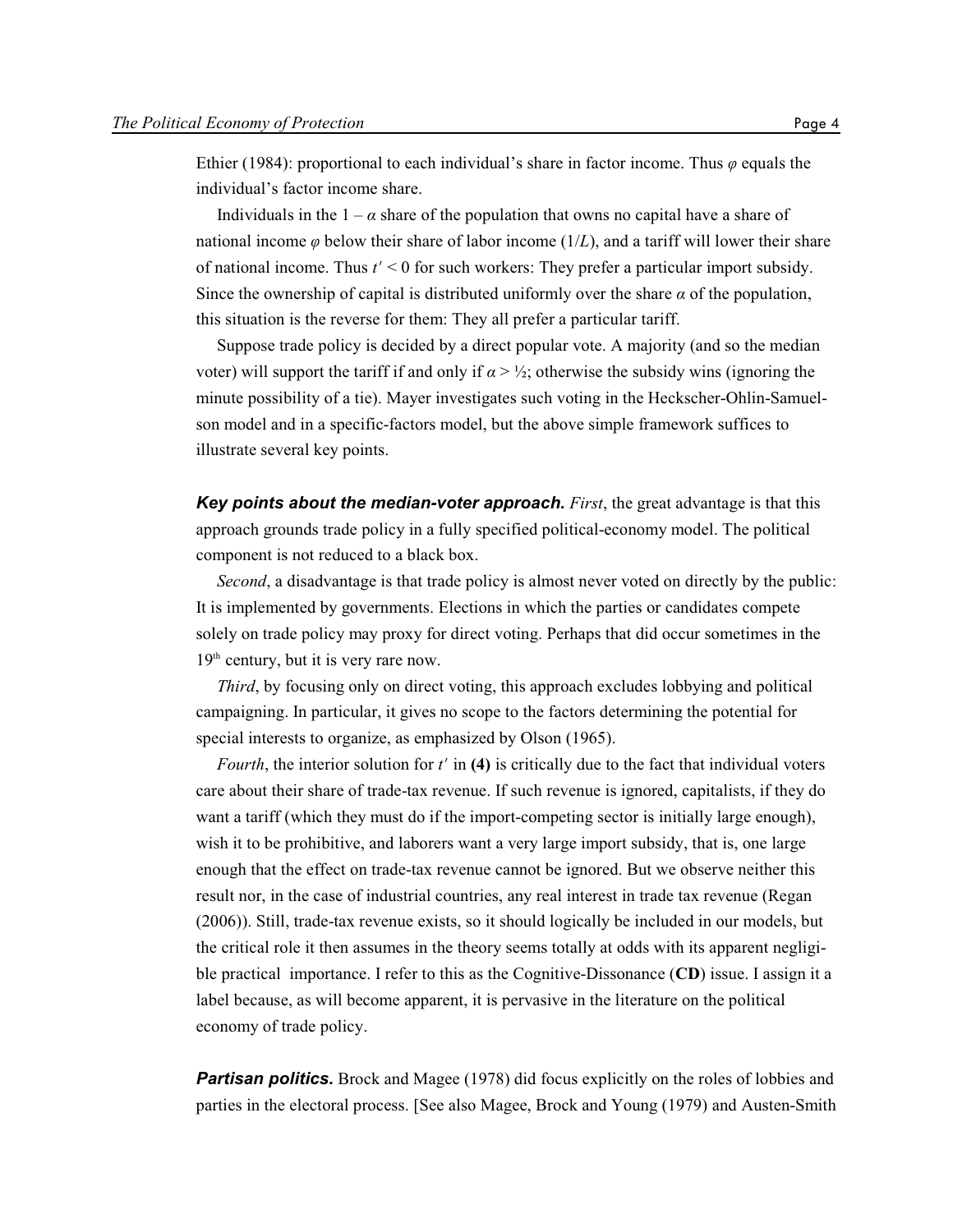(1991)]. Suppose, in the above context, that capital and labor organize lobbies to influence the outcome of an election between two political parties. This outcome is inherently uncertain, with the probability of success of a particular party dependent on the contributions received by the two parties from the two lobbies plus the platforms announced by the parties. Those platforms consist of proposed tariffs. Each party, eyeing its rival and aware of how lobbies determine their contributions, sets its platform to maximize its chance of success. Each lobby, eyeing the other, reacts to the platforms by making the contribution that will maximize its expected welfare.

This approach accommodates partisan politics and lobbying at the expense of relegating the electoral process itself to a black box (the **BB** issue). The substitution is, on the whole, a step toward greater realism. But, because of its cumbersome analysis, the approach has been little used.

#### **Political support**

The portion of the literature discussed thus far has focused on the electoral process, but another, larger, portion has addressed the behavior of an incumbent government in office.

**The basic political-support approach.** Hillman (1982) introduced the concept of a political-support function to analyze the behavior of an incumbent government confronted by a special-interest group. [See also Hillman (1989, 1990), Long and Vousden (1991) Hillman, Long, and Moser (1995), and Hillman and Moser (1996)].

Suppose, in the model of Section II, that the owners of capital specific to an import sector *i* constitute an interest group desiring tariff protection. The incumbent government wishes to set a tariff that will maximize its political support:

$$
W^{i} = f^{i} (\psi(Q_{i}) - \psi(P_{i}), Q_{i} - P_{i}).
$$
\n(5)

Here  $\psi$  measures the concerns of the interest group. The first argument of  $f<sup>i</sup>$  accounts for the influence of the interest group on political support and the second argument that of the population at large. In both arguments, political support depends not only on the outcome  $(Q_i)$  but on how that outcome differs from what it would be were the government to take no action. The idea is that the government would be held politically accountable only for what it has done. This is an important distinction. But it is relevant only in cases where the economy is subject to an external shock that influences the free-trade equilibrium [Hillman (1982) for example]. So subsume for now the free-trade situation into the functional form. Assuming that  $f<sup>i</sup>$  is increasing in its first argument and decreasing in its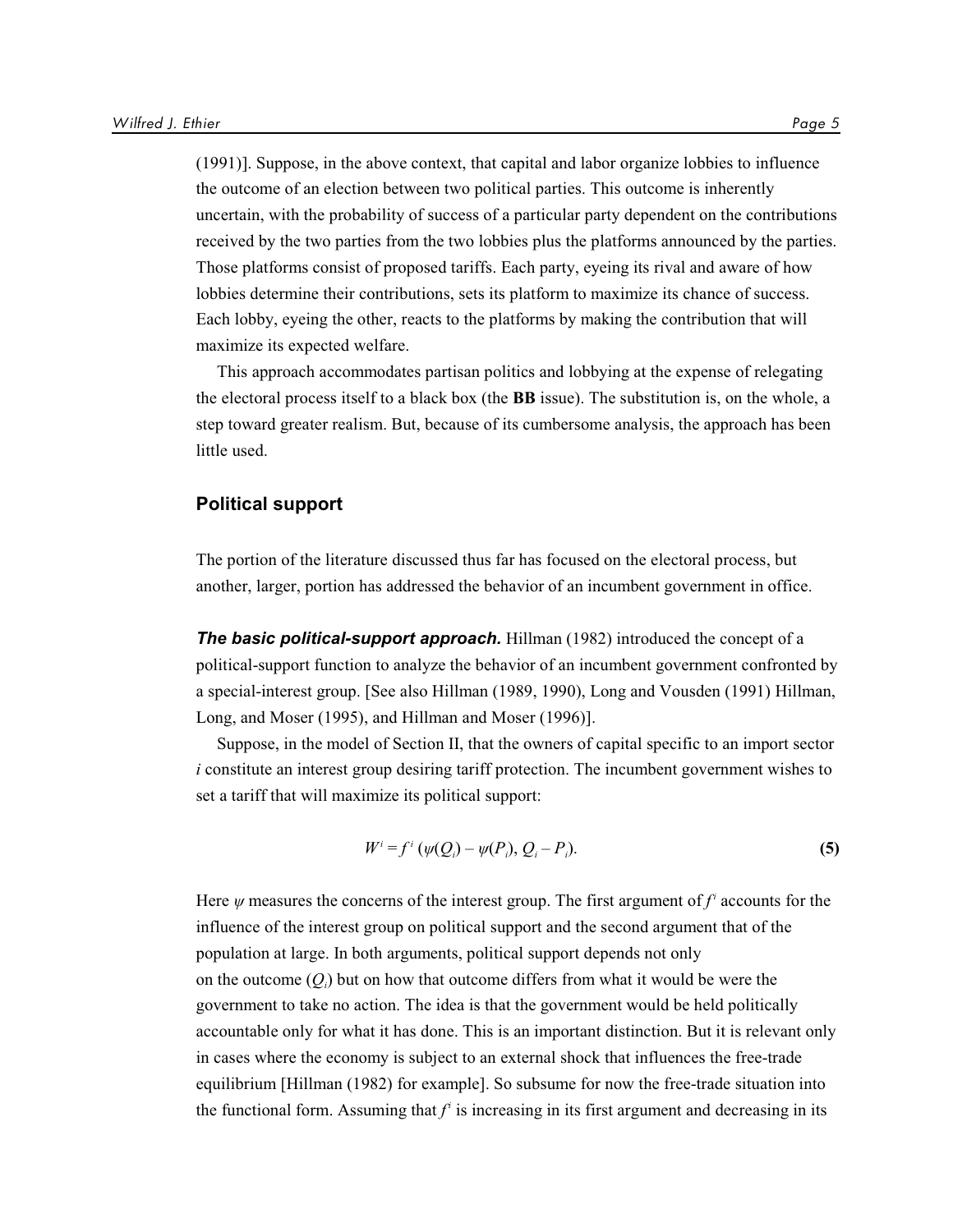second, the government will maximize its political support  $W^i$  in (5) by trading off the general welfare for that of the interest group.

To be more specific, assume that the measure of interest-group benefit is the income of the corresponding specific factor  $\pi$  (*Q*) and that the measure of the effect of policy on the general welfare is the effect on the per-capita consumer surplus derived from the corresponding good:  $S_i(Q_i)$ . Then, suppressing for convenience the index *i*, **(5)** can be expressed as follows

$$
W = W(\pi(Q[t]), S(Q[t]))
$$
\n(6)

where *W* is increasing in both arguments. Differentiating **(6)** with respect to *t* and rearranging terms yields

$$
\frac{1}{PW_2}\frac{dW}{dt} = I(Q)x - M\tag{7}
$$

where *x* denotes the output of the sector, and  $I(Q) = (W_1 - W_2)/W_2$  can be interpreted as an index of the political influence of the special-interest group. Call the interest group *influential* if the right-hand side of (7) is positive when  $t = 0$ ; that is, an influential interest group is able to obtain protection.

A tariff will increase *x* in **(7)** and lower *M*, so, *unless I* also falls sufficiently rapidly, the government will impose a prohibitive tariff whenever confronted by an influential interest group.

There are two ways to alter the model to avoid this extreme result. One is to add trade-tax revenue appropriately to the arguments of **(6)**, as was done in the voting model discussed above. But of course this will also introduce the **CD** issue: The chosen tariff or subsidy will depend *crucially* upon its effect on trade-tax revenue.

The second way to alter the model is to suppose that the influence of an influential special-interest group is limited, that is, that *I* declines as *t* (and so *Q*) increases. If *I* declines rapidly enough, **(7)** will have an interior solution corresponding to a non-prohibitive tariff. Consider this possibility in more detail.

The influence of a special-interest group can be measured by the value of *I* when  $t = 0$ , that is,  $I(P)$ , and also by the rate of its decline:  $I' \le 0$ . Assume for simplicity that these measures are in accord:  $I(P)$  is larger when the absolute value of  $I'$  is smaller.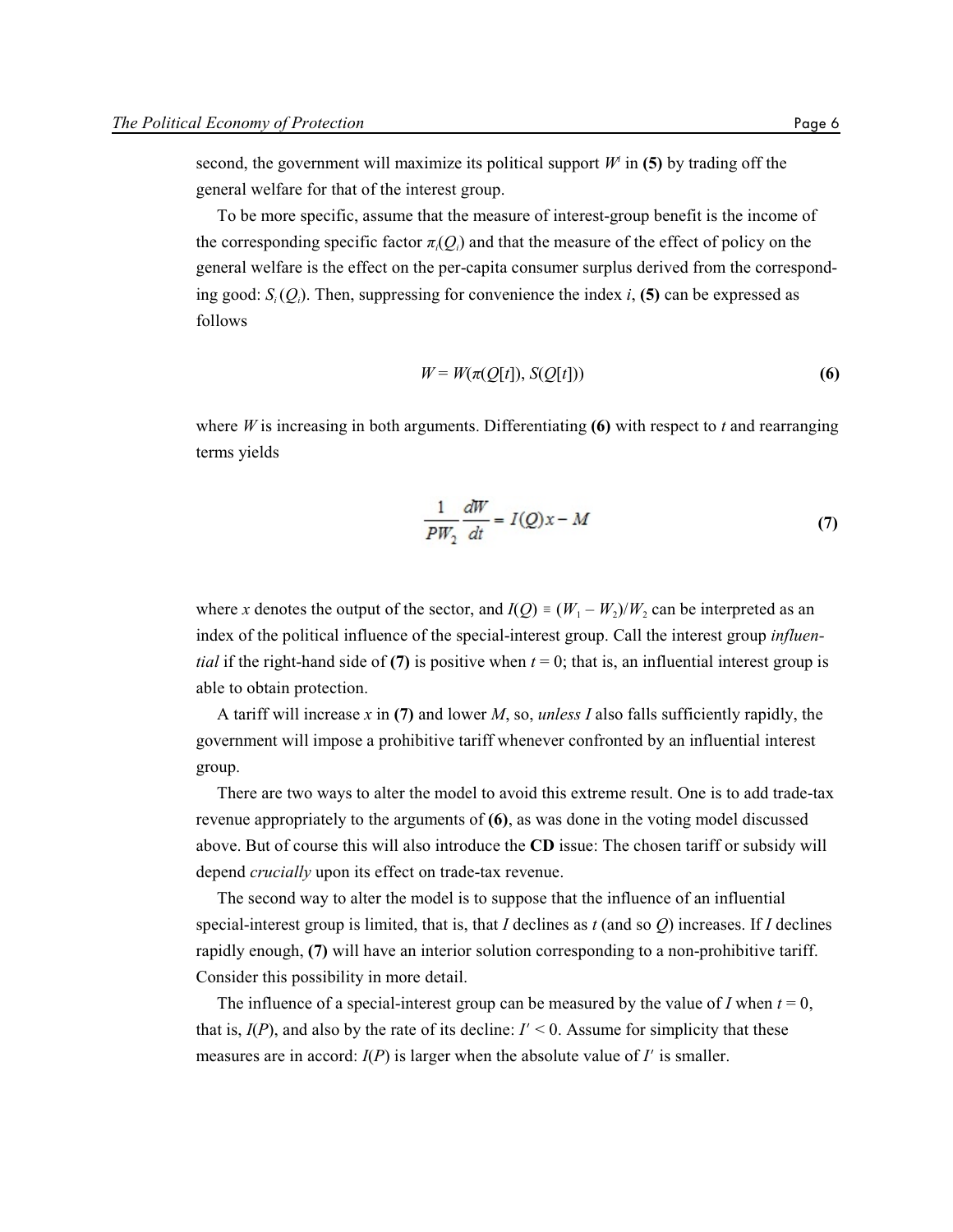

**Figure 1**

Figure 1 shows the case of an influential interest group (the right-hand side of **(7)** is positive when  $t = 0$ ) where *I* falls rapidly enough to give an interior solution (at point *A*).  $I_2$ (where point *B* indicates the equilibrium) shows more influence than  $I_i$ . Other things equal, a greater influence implies a larger *t* and a lower import-penetration ratio *M*/*x*.

The elasticity  $e$  of import demand plays an important role in many tariff issues,<sup>1</sup> so it is of interest to examine its effect. This is more complex. In Figure 1  $(M/x)$  reflects a lower elasticity than  $(M/x)$ . Along a given  $I_1$  the reduction in *e* lowers *t* and raises  $M/x$ . But a lower *e* also implies a lower deadweight loss to increasing *t*, so the lobby should become more influential, which is reflected in  $I_2$  replacing  $I_1$ . This raises *t* and lowers  $M/x$ , so the net effect is ambiguous. For a given reduction in *e*, as reflected in given  $(M/x)$  and  $(M/x)$ , this net effect depends upon the sensitivity of lobby influence to *e*. With low sensitivity, *t* falls and *M/x* increases; with intermediate sensitivity, *t* and *M/x* both increase; with high sensitivity, *t* increases and *M/x* falls. In other words, at a given level of import penetration, *t* is negatively related to *e*.

An influential interest group will of course be concerned that any protection it receives not be undone by the government of a trading partner subsidizing its exports. That the home government shares this concern is implied by **(5)**, which says that the home government is rewarded on the basis of the net effects of its actions. Thus we should expect the government to implement a countervailing duty law, providing that any foreign subsidy be countervailed

<sup>&</sup>lt;sup>1</sup>For contrasting recent examples, see Broda, Limão and Weinstein (2008) and Magee and Magee (2008).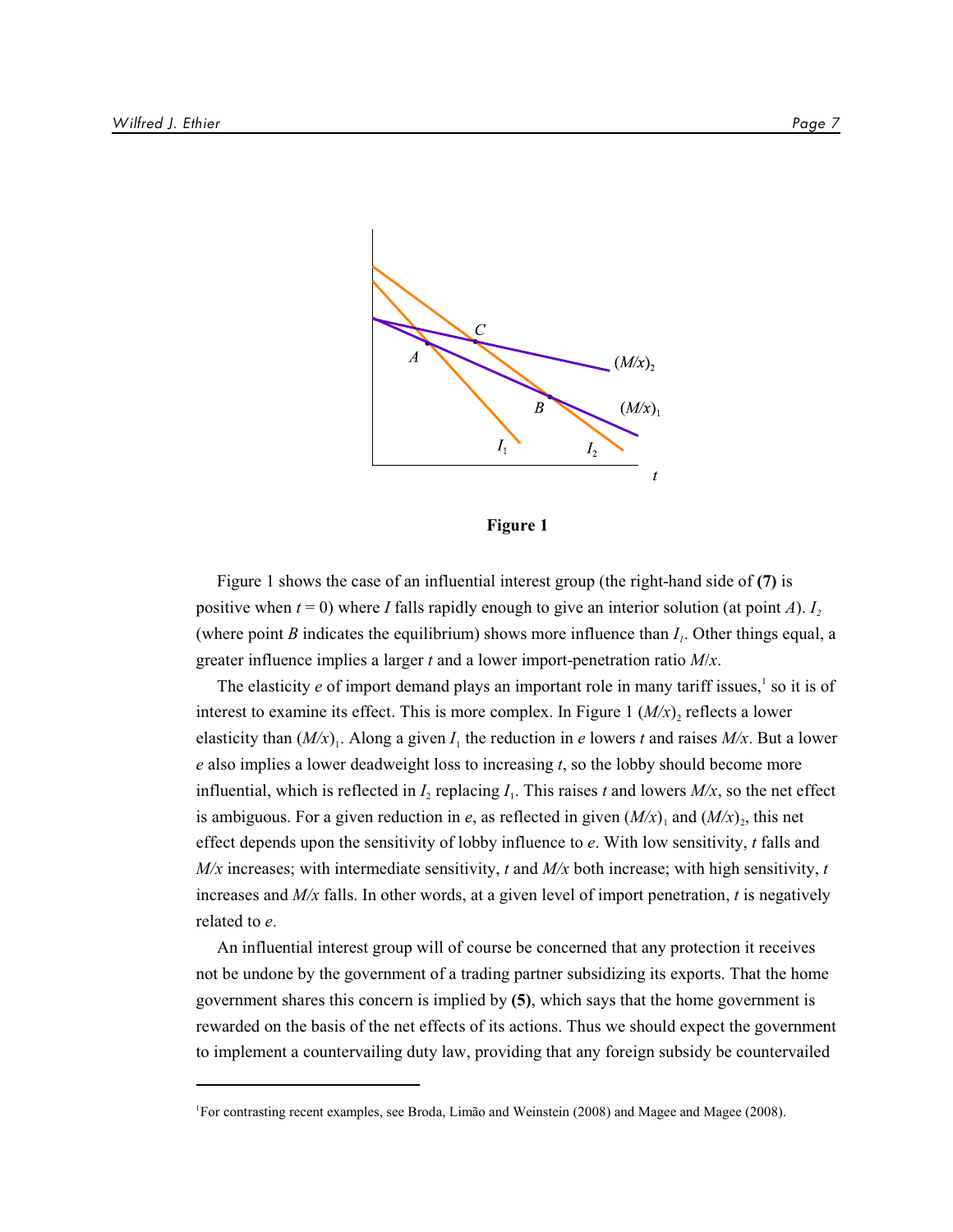by an increase in the home tariff. To my knowledge, the political-support literature has not actually made this point, but it seems a clear inference from its approach.

The above discussion applies to an influential interest group. But what happens when it is not influential? There seem to be two alternatives.

**1** An interest group for which the right-hand side of **(7)** is negative when *t* = 0 will induce the government to subsidize imports without bound (or as much as the treasury will bear) unless *I* rises sufficiently rapidly as the subsidy is increased.

**2** This literature seems based on the observation that import-competing interests are individually much more affected by trade policy regarding their goods then are the more numerous but more diffused consumers. Then such interests, even if not politically organized at all, are much more likely than consumers to vote on the basis of such policy. This suggests assuming that the right-hand side of (7) is never negative when  $t = 0$ . It is positive for an influential group and zero for a non-influential group. Thus the latter will result in  $t = 0$ .

Of these alternatives, **2** seems to me more in accord with the spirit of the general supportfunction approach, so I shall take it as characterizing that approach. But, to my knowledge, that literature again has not addressed these alternatives at all, much less providing a formal framework to indicate when one or the other might be more appropriate.

Suppose, finally, that the interest group corresponds to an export sector. Analogously to the above, an influential group would be able to induce the government to provide an export subsidy. However, if, as discussed above, foreign governments have adopted countervailingduty laws, such a subsidy would amount to a cost that conferred no benefit on the interest group and so would not be adopted. The government is powerless to aid such a group with trade policy. Non-influential groups can be treated analogously to such groups in importcompeting sectors. That is,  $t = 0$  in export sectors with non-influential interest groups. Again, this seems to be a reasonable inference from the nature of the political-support approach, though it is not discussed in that literature.

*Key points about the political-support approach***.** *First*, political support depends upon the effect of the government's actions on agents' well-being, not just the latter itself.

*Second*, the approach exhibits the **BB** issue: the political-support function is not derived from microeconomic fundamentals.

*Third*, for influential import-competing sectors the degree of influence is positively correlated with the tariff rate.

*Fourth*, for influential import-competing sectors the tariff is negatively correlated with the import-penetration ratio.

*Fifth*, for influential import-competing sectors the tariff is negatively correlated with the elasticity of import demand, at a given import-penetration ratio.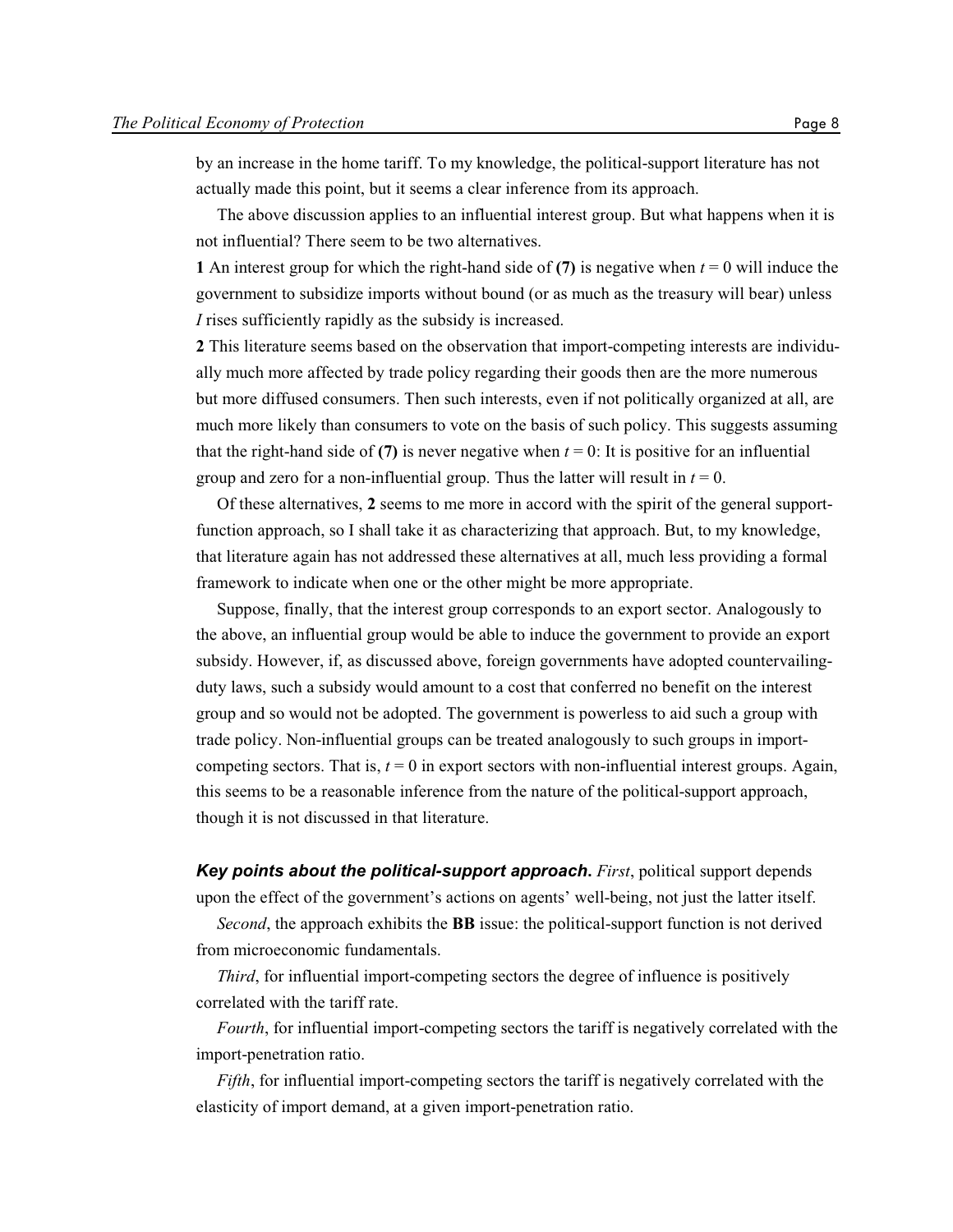*Sixth*\*, if the country has at least one influential import-competing sector it will adopt a countervailing-duty law.

*Seventh*\*, non-influential import-competing sectors are likely to be characterized by an absence of trade-policy intervention.

*Eighth*, the government is unable to do anything for, and therefore to extract political support from, influential export sectors.

*Ninth*\*, non-influential export sectors are likely to be characterized by an absence of trade-policy intervention. (An asterisk indicates a point that reasonably characterizes the political-support approach but that, to my knowledge, has not been discussed explicitly in its literature).

#### *The campaign-contributions variant of the political-support approach.* This

variant of the political-support approach, due to Grossman and Helpman (1994, 2002), identifies such support as financial contributions (or bribes). Following the authors, we can denote this approach as Protection For Sale, or PFS. This has become the most widely used political-economy model of protection, not because it is realistic – or even plausible – but because it delivers a tariff formula based squarely on a complete micro political-economy description of behavior.

The distinguishing assumptions of this version of the political-support approach are as follows. **i** The *N* specific factors are exogenously divided into  $N<sup>1</sup>$  that are politically organized and  $N^{\circ}$  that are not (so  $N = N^{\circ} + N^{\dagger}$ ). **ii** Political support consists of campaign contributions (or bribes). **iii** Each lobby, with an eye on the other lobbies, offers the government a *contribution schedule* detailing the contribution it will make as a function of the vector of all *N* trade policies. The lobby wishes to maximize the excess of its specific-factor income over its actual contribution. **iv** The government wishes to maximize a weighted average of national income and total contributions,

$$
W = \beta Y + (1 - \beta) \sum_{N^i} C^i
$$
 (8)

where *C*<sup>*i*</sup> denotes the actual contribution of lobby *i* and  $\beta \le 1$  the weight the government attaches to national income. **v** The outcome is modeled as a menu-auction equilibrium in the sense of B. Douglas Bernheim and Michael Whinston (1986).

The PFS model yields equilibrium contributions and tariffs. The former are of little interest, given the contrived nature of the model. But the latter, as pointed out by Goldberg and Maggi (1999), follow directly as necessary conditions for maximizing the joint surplus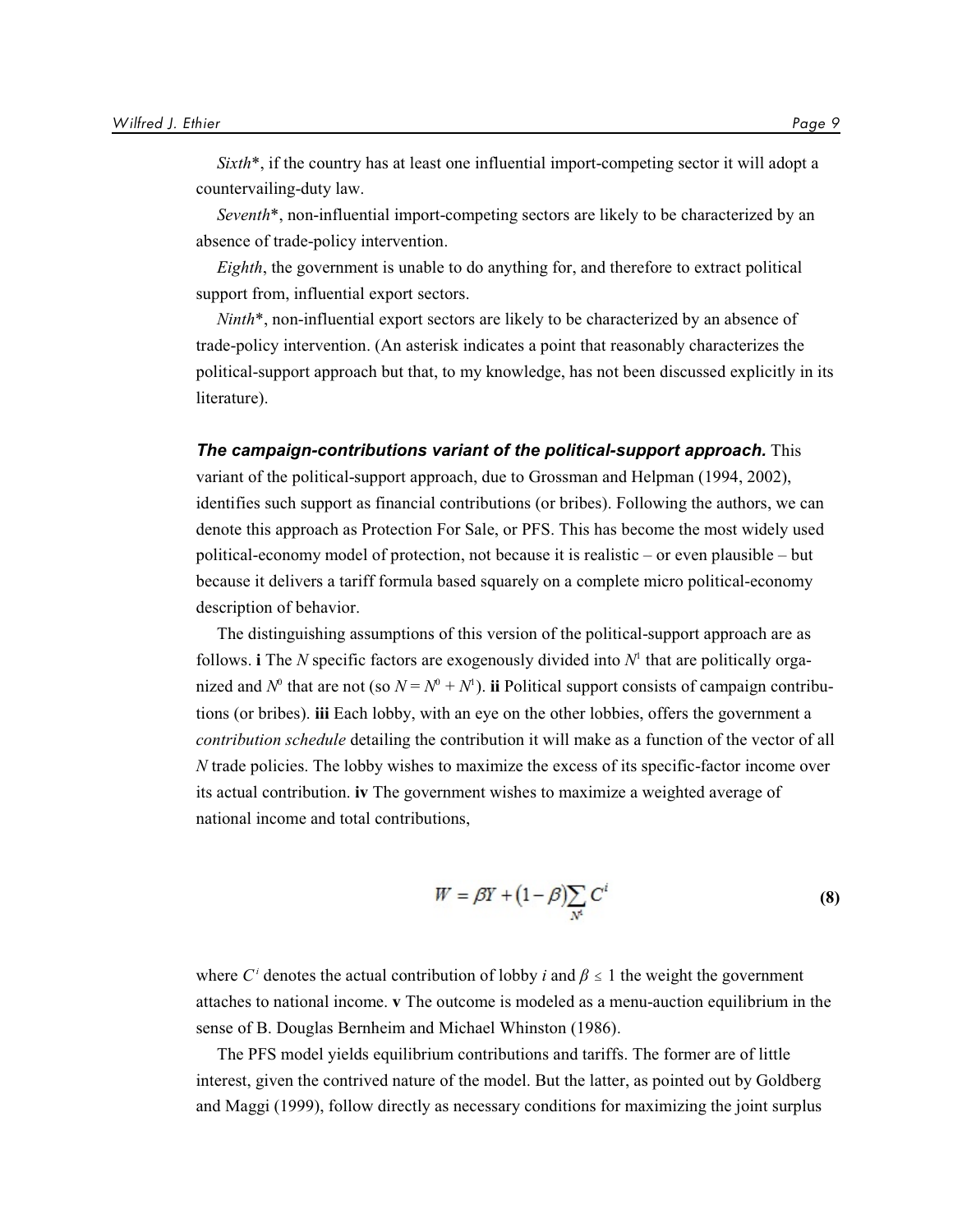of the government and the lobbies, regardless otherwise of the actual bargaining model. The equilibrium tariffs are given by

$$
\frac{t_i}{1+t_i} = \frac{\xi_i - \alpha}{\frac{\beta}{1-\beta} + \alpha} \cdot \frac{1}{\frac{M_i}{x_i} \cdot e_i}
$$
(9)

where  $\xi_i = 1$  if the industry is politically organized and 0 if it is not.

Note that if the government cares only about social welfare  $(\beta = 1)$  it adopts a policy of free trade. This is also the result if everyone belongs to some organized lobby ( $\alpha = 1$ ), but this latter result is of little interest as it just reflects the extreme assumptions that all organized sectors are equally potent politically and that they all lobby equally about all trade policies.

Equation (9) implies the following. *Organized import-competing sectors* ( $\xi_i = 1$ ) will receive positive protection that is positively related to the degree of influence  $\zeta_i$  (though of course that is here constrained to be only zero or unity), and negatively related to the importpenetration ratio and to the elasticity of import demand. This is exactly what the general political-support function approach predicts, of which the PFS model is a special case.

*Unorganized import-competing sectors*  $(\xi_i = 0)$  will be confronted with subsidized imports. This contrasts with my interpretation of the spirit of the political-support approach  $(t = 0)$ , though, as pointed out above, that literature has not been explicit about this.

*Organized export sectors* ( $\xi$ <sup>*i*</sup> = 1) will find their exports subsidized. This also contrasts with the predictions of the general political-support approach.

*Unorganized export sectors* ( $\xi$ <sup>*i*</sup> = 0) will find their exports taxed. This again contrasts with my interpretation of the spirit of the political-support approach  $(t = 0)$ , though, again, that literature has not been explicit about this.

*Empirical investigations of the PFS variant.* The PFS model has received considerable empirical attention [Goldberg and Maggi (1999), Gawande and Bandyopadhyay (2000), Mitra, Thomakos, and Ulubaşoğlu (2002), and McCallum (2004)]. These papers uniformly claim support for the PFS model, but in a highly selective way. They have confined themselves to import-competing sectors. An important claim in this literature is that they are estimating **(9)**, an equation that comes directly from a detailed microeconomic model (*i. e.*, no **BB** issue).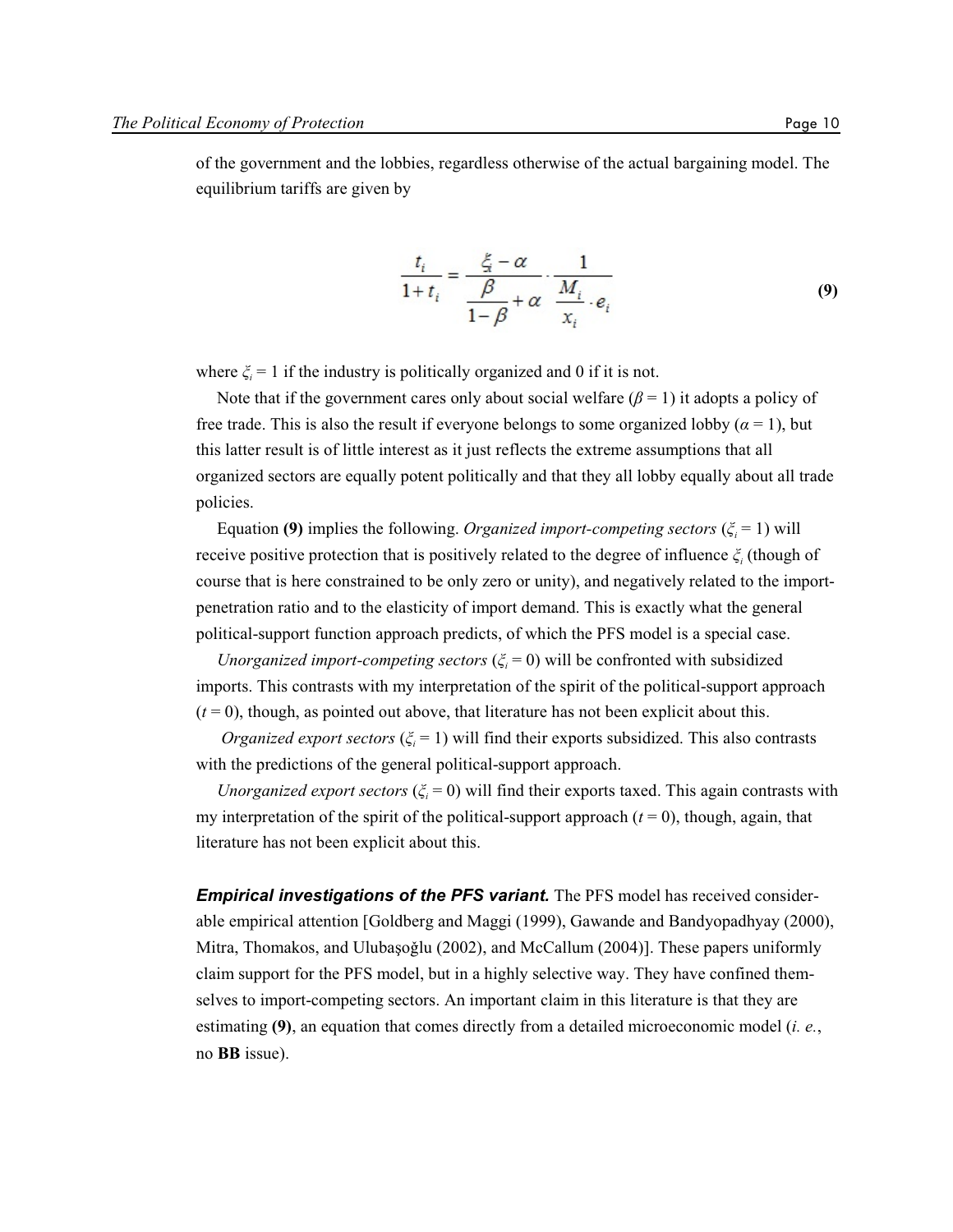These papers do not employ actual tariffs<sup>2</sup> because they are constrained by international trade agreements, not part of the basic PFS model. So data on administered protection is used instead. It's not clear how much this helps, since administered protection very often involves a good deal of bilateral negotiation [*e.g.*, Goldberg and Maggi (1999, p 159)]. But there are more serious concerns.

Administered protection using tariffs involves primarily antidumping and countervailing duties. These are imposed as a result of a well-defined legal procedure that, in sharp contrast to the PFS model, gives no weight to either national welfare or tariff revenue. So if such data does fit **(9)**, even though we *know* it was not generated by what the PFS approach models, one must wonder what such a fit means. (Political organization also plays no role in the administrative procedure, but one might conjecture that politically organized sectors are also better able to file petitions).

Administered protection using non-tariff barriers involves, in data from the 1980s, primarily voluntary export restraints (VERs). A key property of VERs is that the rents from the barriers are captured by exporters, whereas the assumption in the PFS model that the importing country captures those rents is crucial to the derivation of **(9)**. If the PFS model is altered to constrain the importing country from capturing the rents, necessary if VER data is used, the model predicts nothing like **(9)**. So a good fit to **(9)** is not a confirmation of the PFS model: Indeed it is a rejection if **(9)** fits better than what the PFS model would imply for VER data.

The empirical studies have also not investigated the predictions of the PFS model that most closely reflect its central assumptions: import subsidies for all politically unorganized import-competing sectors and export taxes for all politically unorganized export sectors. These predictions involve instruments that are *not* constrained by international trade agreements and are therefore free of the issues that prevented the use of conventional tariffs. But it appears obvious that these predictions are not borne out by the facts.

Thus the empirical work has not provided support for the PFS model itself (apparently the **CD** issue dominates). But it has given powerful evidence that, in politically organized import-competing sectors, protection is negatively related to the import-penetration ratio, presumably reflecting the tug between sectoral special interests and consumer surplus central to most political-economy approaches to trade policy. See Ethier (2006). Also in such sectors, protection appears to be negatively related to the domestic elasticity of import demand. Furthermore, this literature argues persuasively that distinguishing between politically organized and unorganized sectors is crucial to understanding this dependence.

 ${}^{2}$ McCallum (2004) is an exception.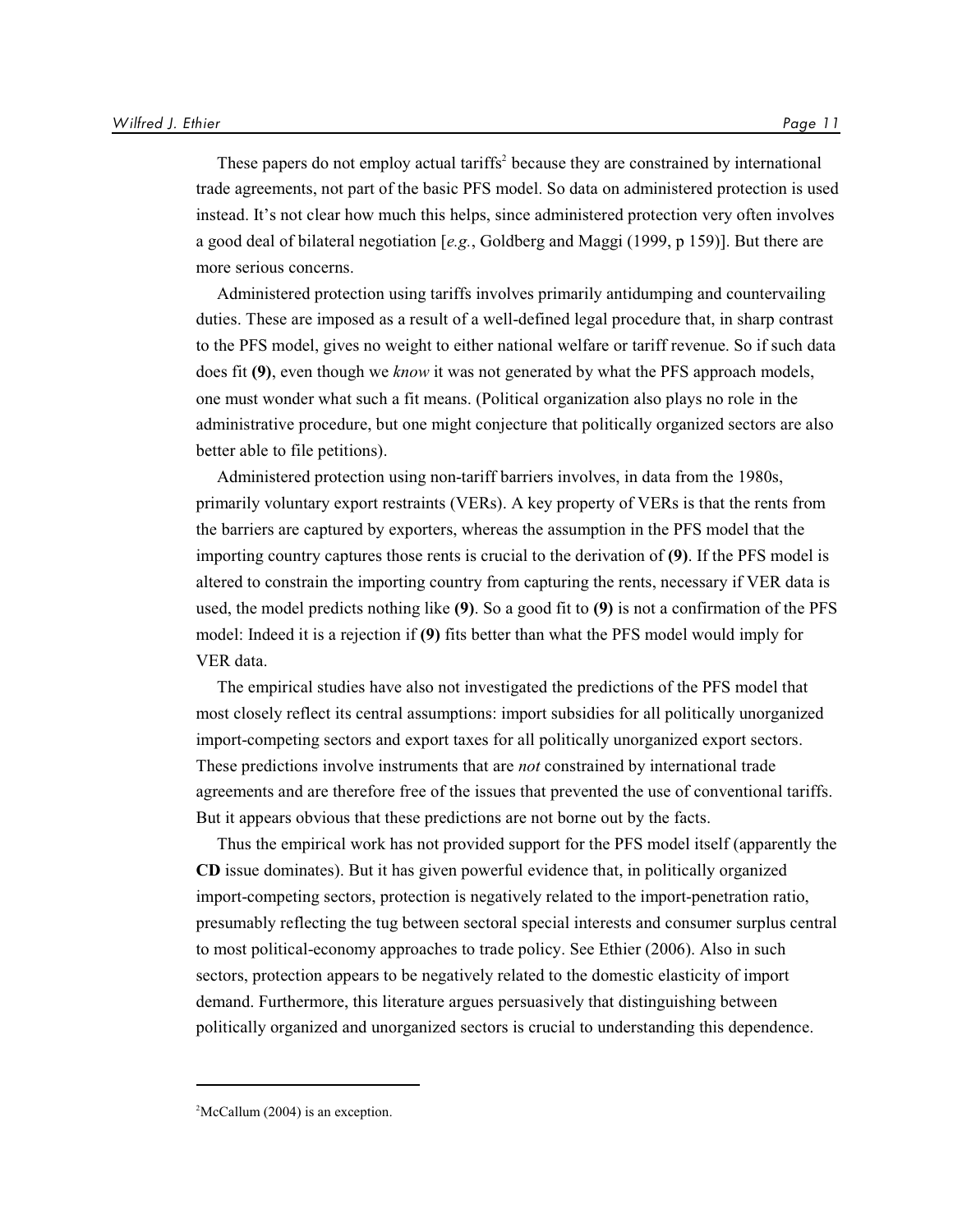So we have support not for the PFS model in particular, but for "something else." What else? The general political-support approach makes just those predictions that have been verified and is free of the issues, attending the PFS model, mentioned above. Thus the empirical literature can be interpreted as providing strong evidence for the general politicalsupport approach, but not for its PFS variant.

This is a notable accomplishment. In my mind it is the most valuable contribution to date in the large empirical literature addressing the political economy of trade policy. And the PFS model, by supplying **(9)** in explicit form, was critical in stimulating this contribution. However, the more general approach does not derive the political-support function from microeconomic fundamentals, so the **BB** issue remains. Thus the empirical literature, intriguing as it is, cannot be interpreted as successfully confirming a structural model derived directly from a theory based on microeconomic fundamentals. More work is called for.

The empirical literature on the PFS model uses its parameter estimates to infer the size of the structural parameter  $\beta$ , the weight the government attaches to social welfare. Typically this weight turns out to be quite high: The government is seen as valuing social welfare much more than contributions. But since that literature has not succeeded in confirming the structure specific to the PFS model, it is not clear what, if any, significance can be attached to this seemingly optimistic inference.

*Key points about the PFS variant. First*, political support is identified with contributions (bribes).

*Second*, the approach is free from the **BB** issue: Both the contributions and the trade policies are derived from microeconomic fundamentals.

*Third*, the PFS variant is subject to the **CD** issue.

*Fourth*, for politically organized import-competing sectors the degree of influence is positively correlated with the tariff rate.

*Fifth*, for organized import-competing sectors the tariff is negatively correlated with the import-penetration ratio.

*Sixth*, for organized import-competing sectors the tariff is negatively correlated with the elasticity of import demand, at a given import-penetration ratio.

*Seventh*, unorganized import-competing sectors are characterized by import subsidies.

*Eighth*, unorganized export sectors are characterized by export taxes.

*Ninth*, the empirical literature supports those predictions of the PFS model that overlap with the general support-function approach, but fails to support those that distinguish the PFS model from the general approach.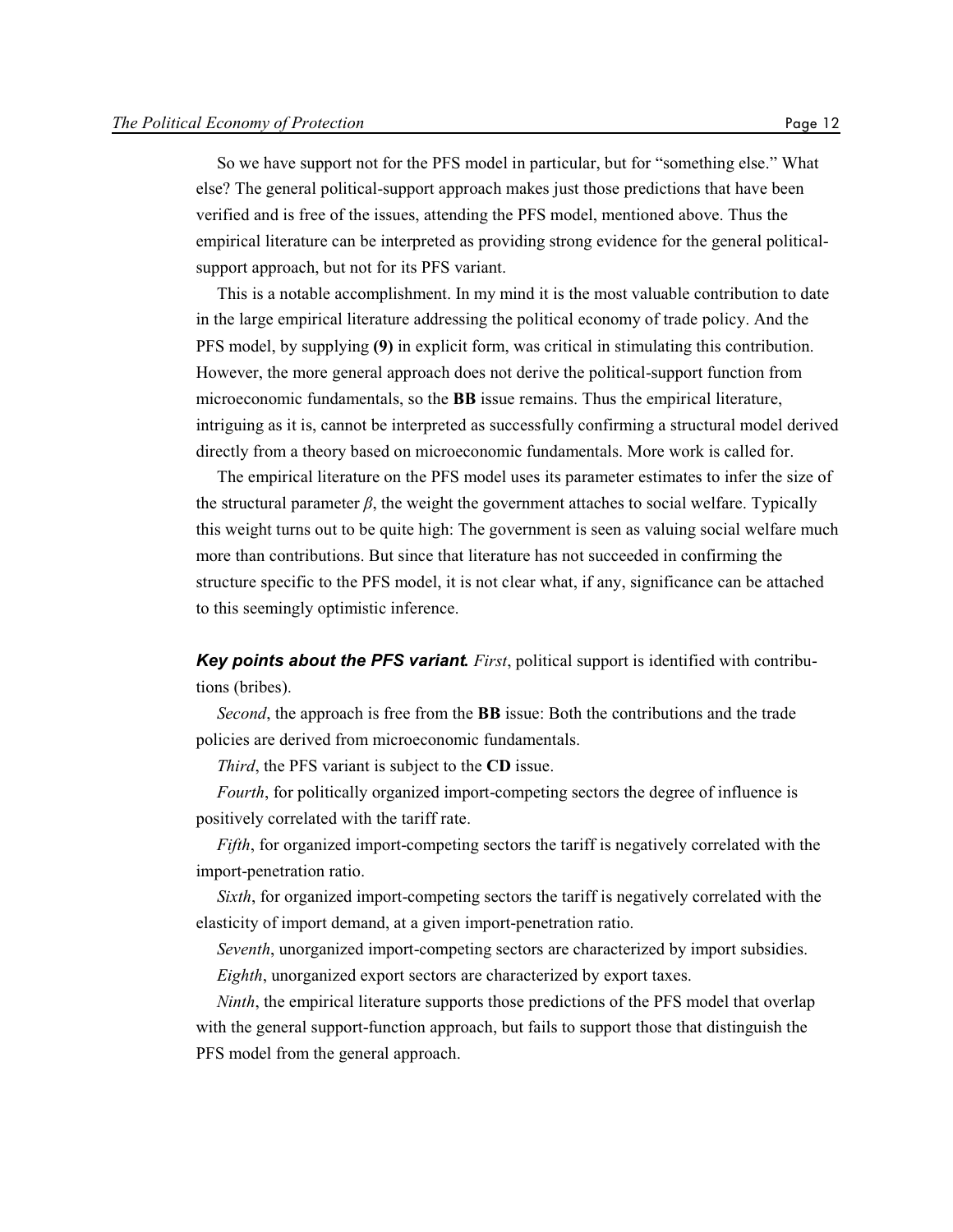## **IV. An Analytical Framework for Trade Agreements**

I next turn to the political economy of international trade agreements. For this it is convenient first to extend the analytical framework presented in Section II to an international equilibrium with two countries.

Each country may tax or subsidize either imports or exports. For  $H$ , let  $Q_i$  and  $P_i$  denote, respectively, the domestic and international relative price (in terms of the numeráire) of good *i*, and  $\tau$ <sub>i</sub> one plus the *ad-valorem* trade tax  $t$ <sub>i</sub>. Thus

$$
Q_i=\tau_iP_i
$$

for  $i = 1, \ldots, n$ , and

$$
Q_j = P_j / \tau_j
$$

for  $j = n + 1, \ldots, N$ . Analogous *F* variables will be distinguished by asterisks. Equilibrium in the world market for good  $i, i = 1, \ldots, n$ , is represented by

$$
M_i(\tau_i P_i) = X_i^* (P_i / \tau_i^*)
$$
 (10)

where  $M_i$  and  $X_i^*$  respectively denote  $H$  import demand and  $F$  export supply.  $H$ 's import tax and *F*'s export tax thus determine  $P_i$ , independently of other sectors. This in turn implies the following.

$$
\frac{\tau_i}{P_i} \frac{dP_i}{dt_i} = -\frac{e_i}{e_i + f_i^*}
$$
\n(11)

and

$$
\frac{\tau_i}{Q_i}\frac{dQ_i}{dt_i} = \frac{\tau_i}{P_i}\frac{dP_i}{dt_i} + 1 = \frac{f_i^*}{e_i + f_i^*}
$$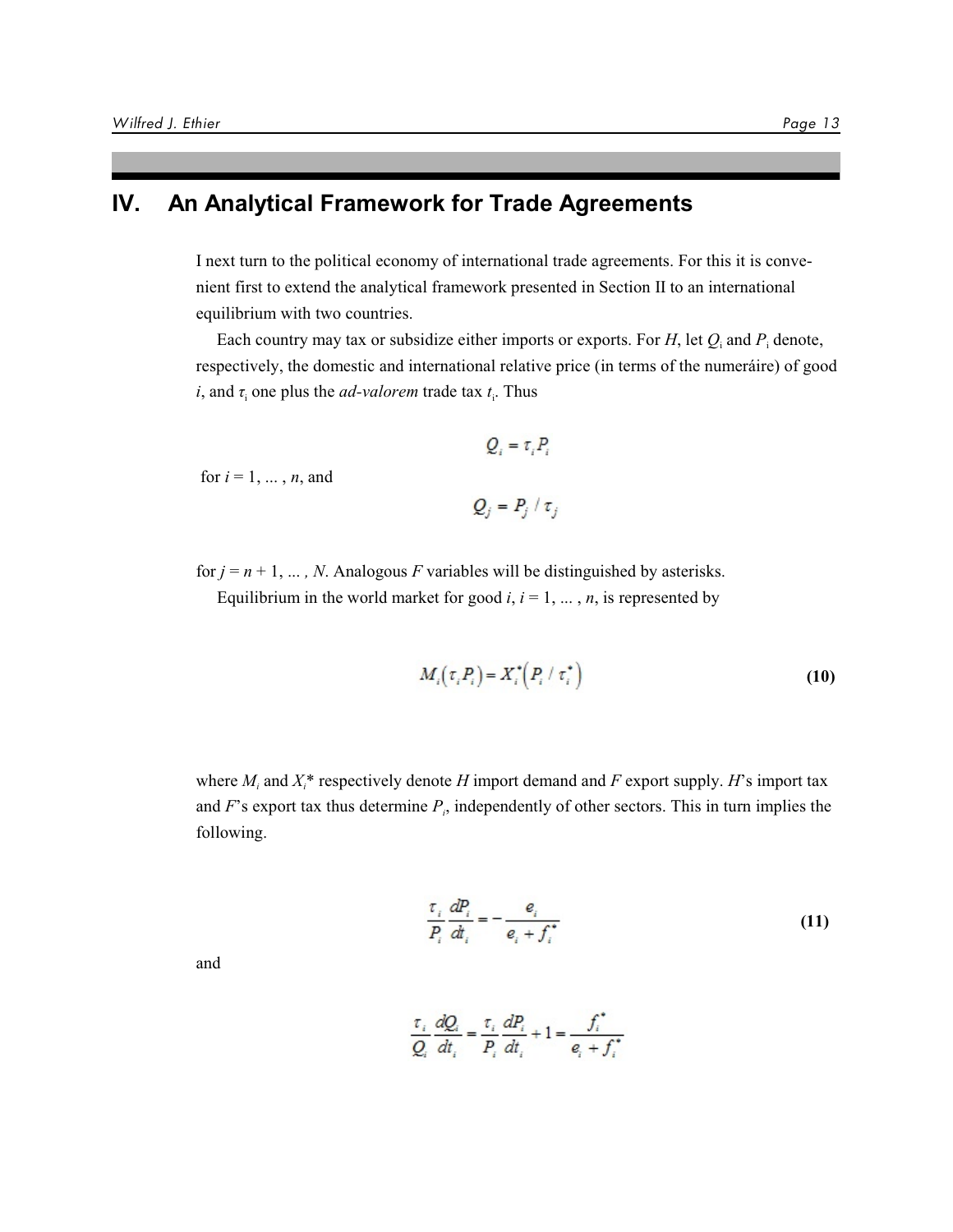where 
$$
e_i = -\frac{\tau_i P_i M_i}{M_i} > 0
$$
  $f_i^* = \frac{P_i X_i^{'}}{\tau_i^* X_i^*} > 0$  and

Similarly, equilibrium in the world market for goods  $n + 1$  to *N* can be represented by  $M_j^*(\tau_j^*P_j) = X_j(P_j / \tau_j).$ 

Thus,

$$
\frac{\tau_j}{P_j} \frac{dP_j}{dt_j} = \frac{f_j}{f_j + e_j^*}
$$

and

$$
\frac{\tau_j}{Q_j}\frac{dQ_j}{dt_j} = \frac{\tau_j}{P_j}\frac{dP_j}{dt_j} - 1 = -\frac{e_j}{f_j + e_j^*}.
$$

*H* imports of goods *1* ... *n* need not equal in value *H* exports of goods *n + 1,* ... , *N*: Trade balance is reached with a net exchange of good *0.*

## **V. International Trade Agreements**

The political economy of trade agreements must be derivative from the political economy of protection. As there are variants of the latter, there are variants of the former.

There are two basic approaches to trade agreements. The *terms-of-trade externality approach* sees the sole basis for a trade agreement as the possibility that national governments, conducting national policies, ignore the effects of those policies on trading partners through the terms of trade. Thus all can gain by expanding trade at unchanged terms of trade.

The *exchange-of-market-access approach* sees the attraction of a trade agreement for a national government as due to the fact that such an agreement enables the government to do something for export interests that it cannot do unilaterally. As this applies to all governments, it can serve as a basis for negotiation.

The terms-of-trade externality approach has by far received the most formal attention by trade theorists. But this has not at all been echoed by trade policymakers, who virtually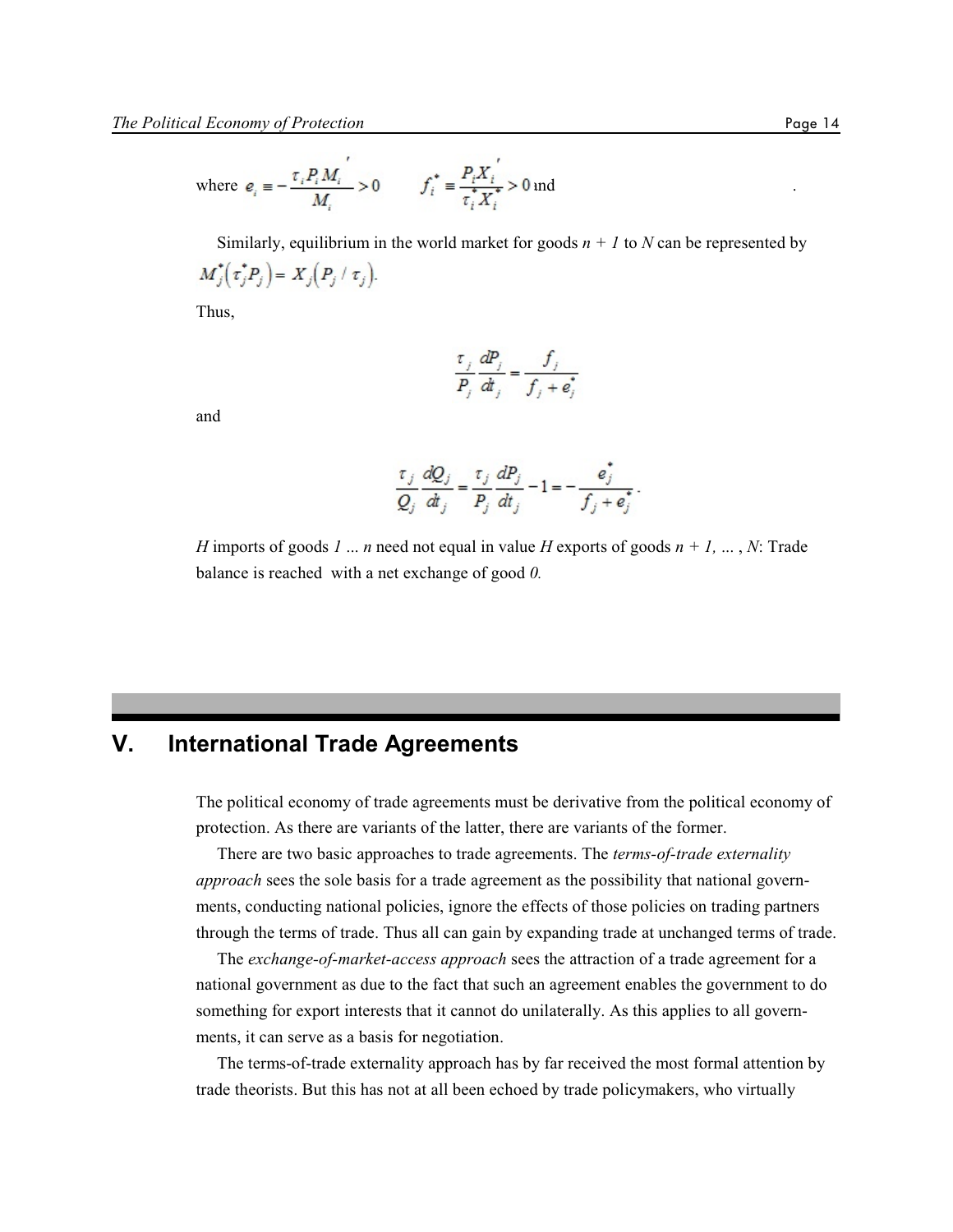without exception speak in terms of the exchange of market access. Furthermore, some of the formal papers claiming to espouse the exchange-of-market-access approach actually use an analytical framework equivalent to that of the terms-of-trade externality approach, so that, in essence, they offer only an alternative rhetoric.

#### **The terms-of-trade externality approach**

A prominent twentieth-century accomplishment of international trade theory was its theory of international trade policy and trade agreements. Building on Harry Johnson's classic paper (1953/54), scores of contributions developed and elaborated what is now often called the terms-of-trade externality approach. The deservedly influential work of Bagwell and Staiger (1999, 2002) may justly be seen as triumphantly completing the research agenda implied by Johnson nearly half a century earlier. [See also Grossman and Helpman (1995)].

Suppose initially that  $N = 1$ , so that *H* imports good 1 from *F* in exchange for the numeráire good. The *H* government wishes to maximize the objective function  $W(O, P)$ ; the subscript 1 is omitted for simplicity.  $W$  is assumed to have the following properties:

$$
W_1(P, P) > 0, \ W_2(Q, P) < 0. \tag{12}
$$

*W* can be thought of as an example of a political-support function. The first assumed property, that *W* can be increased by departing from trade to protect the import-competing sector, allows the political dimension; the second property simply says that a terms-of-trade deterioration lowers *W*, presumably because of its negative effect on social welfare. This formulation is consistent with many political-economy models, including much of the political-support approach literature such as the PFS campaign-contributions variant.

The *F* government analogously wishes to maximize the objective function  $W^*(1/O^*, 1/P)$ , where  $Q^* = P/\tau^*$ , and  $\tau^*$  denotes one plus the *F* tariff on the numeráire good.  $W^*$  is assumed to have the properties:

$$
W_1^*(1/P, 1/P) > 0, \ W_2^*(1/Q^*, 1/P) < 0. \tag{13}
$$

Here the political dimension reflects a benefit to the *F* government from aiding labor via protection, since the import-competing sector in *F* uses only labor.

*The role of trade agreements***.** If neither government cares about the terms of trade  $(W_2 \equiv 0 \equiv W_2^*)$ , each government's objective depends only upon the respective relative domestic price. This can be controlled unilaterally by each government with trade policy, so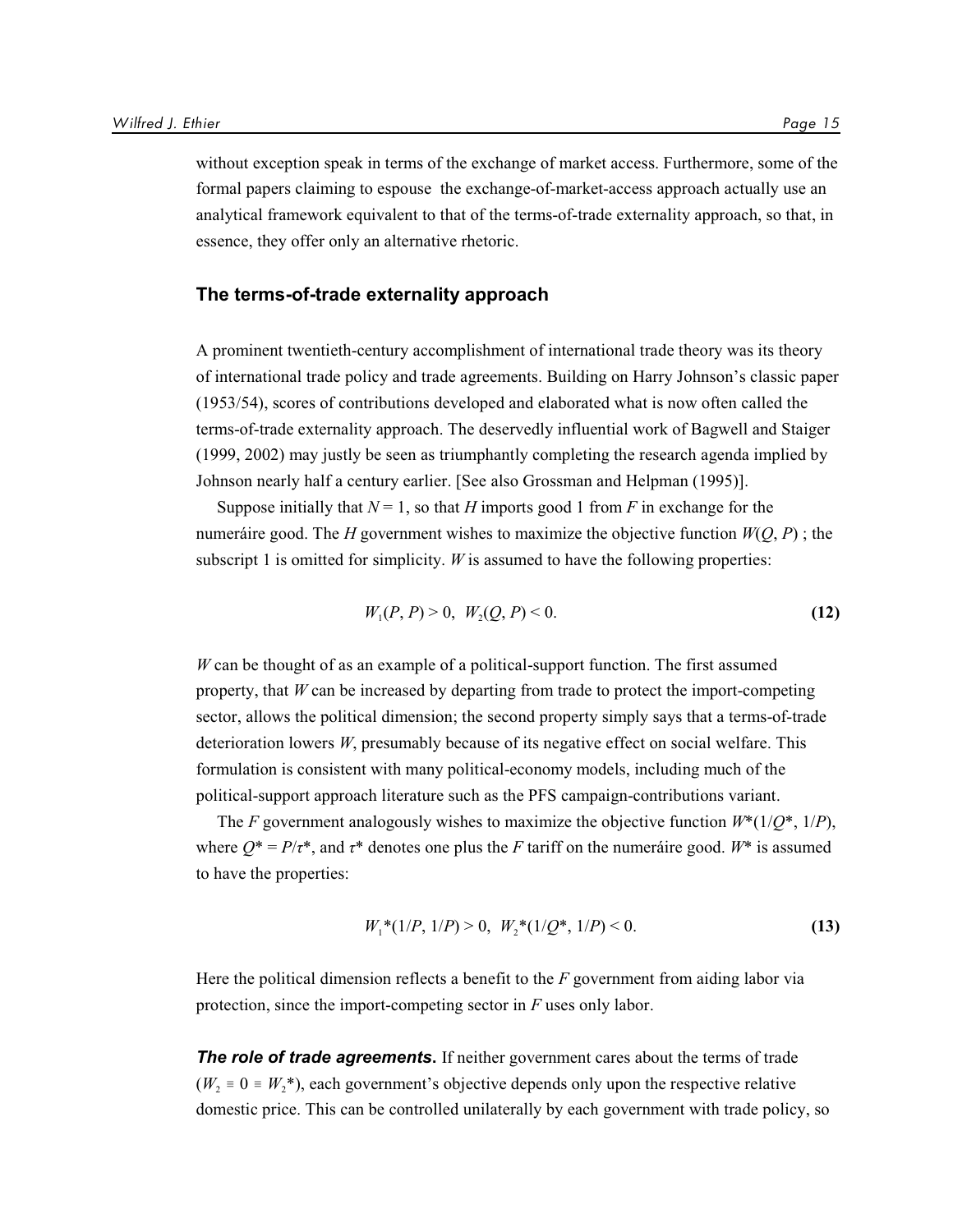Suppose, by contrast, that both governments care only about social welfare. Then global efficiency requires that agents in both countries face the same prices,  $Q = Q^*$ , indicating that opportunities for gainful trade are being fully exploited. This will be true when  $\tau \tau^* = 1$ [Mayer (1981)]. This *social efficiency locus* includes free trade plus cases where one country taxes imports and the other subsidizes exports, in effect using trade policy to add an international side payment to the free-trade outcome.

However *W* and *W*\* include political influences, so there is no reason to believe that social efficiency will coincide with political efficiency. The set of politically efficient policy pairs can be determined by solving the problem:

maximize 
$$
W(Q, P)
$$
 subject to  $W^*(Q^*, P) = W_0^*$ 

for all feasible values of  $W_0^*$ . This problem has the following first-order conditions, for each feasible value of  $W_0^*$ :

$$
\frac{\partial W}{\partial \tau} + \lambda \frac{\partial W^*}{\partial \tau} = 0
$$

$$
\frac{\partial W}{\partial \tau^*} + \lambda \frac{\partial W^*}{\partial \tau^*} = 0
$$

where  $\lambda$  denotes the Lagrange multiplier. Solving to eliminate  $\lambda$  gives an implicit relation in  $\tau$ and  $\tau^*$ : the *political efficiency locus*.

The multiplier  $\lambda$  represents the shadow cost to each government in being constrained in its policy choice by the size of the negative externality it can impose on the other government. In the Nash equilibrium (where each government is implementing the tariff that maximizes its own objective function given the tariff chosen by the other government)  $\lambda$  is in effect set at zero, whereas it is positive along the political efficiency locus. Thus there is something to be gained by cooperation. So, in the present framework: *A desire to deal with a terms-oftrade externality can motivate a trade agreement, and it is the ONLY thing that can motivate a trade agreement*.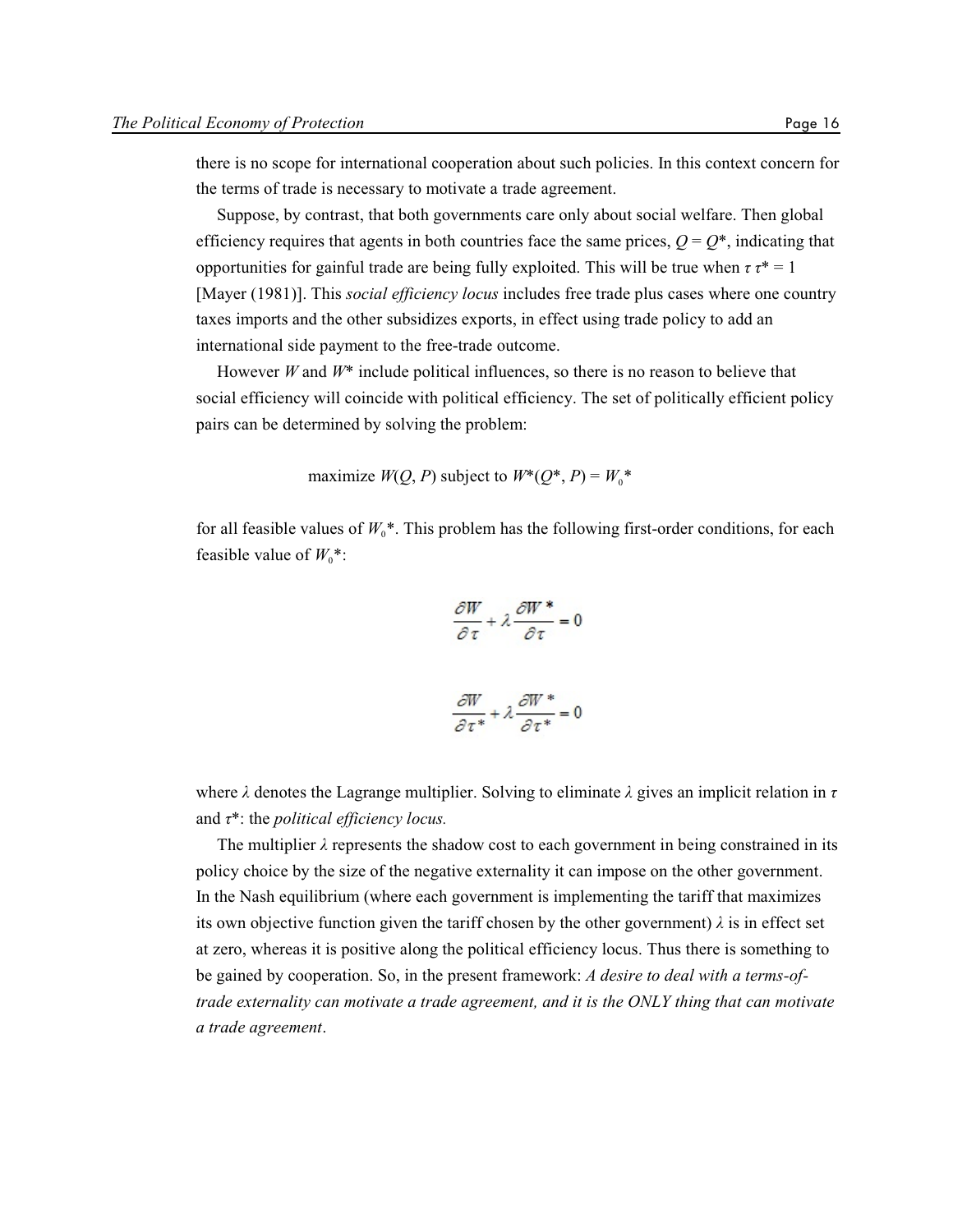*Reciprocity*. Such a trade agreement is necessarily reciprocal in the sense that each country is departing from its Nash tariff in exchange for its partner doing the same. But the central role of the terms of trade in the present framework suggests a natural precise definition of reciprocity. Let  $P_0$  denote the value of *P* that obtains in the Nash equilibrium. Then a *pricereciprocity schedule* can be defined as the set of all  $\tau$  -  $\tau^*$  pairs that satisfy:

$$
M(\tau P_0) = X^*(P_0 / \tau^*).
$$

Along this schedule,

$$
\frac{\tau}{\tau^* d \tau^*} = \frac{f^*}{e}.
$$

A trade agreement implemented on the price-reciprocity schedule involves the two countries altering their trade policies in such a way as to keep the terms of trade unchanged.

Figure 2 illustrates the terms-of-trade externality approach. The *SEL, PEL*, and *PRS* curves respectively depict the social efficiency locus, the political efficiency locus, and the price-reciprocity schedule. *N* and *TA* illustrate the Nash equilibrium and an efficient trade agreement. As the two governments move from *N* towards *TA* along *PRS* they are reciprocally reducing their tariffs so as to leave the terms of trade unchanged. The tariff reductions generate beneficial reductions in the consumption costs and production costs caused by the tariffs, but they also generate political costs. Initially the efficiency benefits outweigh the political costs because of the terms-of-trade externalities in place at *N*. Beyond *TA* further political costs begin to outweigh further efficiency benefits.

*TA* is an efficient reciprocal trade agreement in the sense that any other agreement on *PRS* could be renegotiated to the mutual benefit of both countries. If governments cared only about social welfare, *TA* would coincide with *S*; if governments were unconcerned with the terms of trade, *N* would be at *TA*.

*Key points about the terms-of-trade externality approach. First*, this approach takes the government objective functions *W* and *W*\* as given. But this is *not* an example of the **BB** issue. Rather, it is a source of generality since many models featuring government behavior based on microeconomic fundamentals are special cases of these objective functions.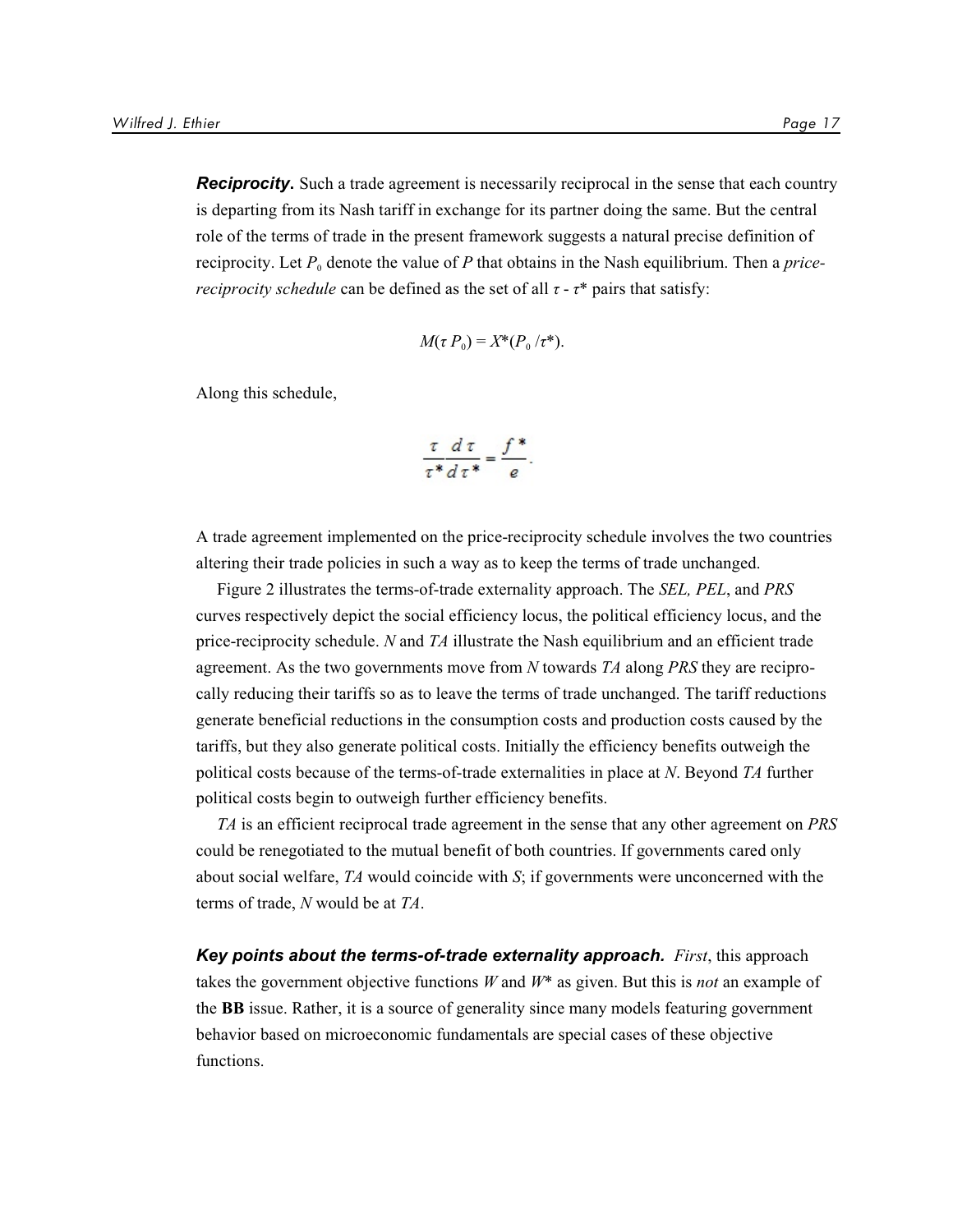

**Figure 2**

*Second*, the approach does display the **CD** issue. Indeed, it does so in an extreme form, as it posits that government concern for the terms of trade, and so for trade-tax revenue, is the *sole* reason for a trade agreement.

*Third*, the approach sits uncomfortably with actual trade agreements. While WTO members have bound their tariffs on literally thousands of imports, only a few have bound only a few taxes on exports. The WTO explicitly allows the taxation of unbound exports. Thus actual trade agreements do not prevent countries from manipulating their terms-oftrade. At a trade agreement such as *TA* in Figure 2, each country has an incentive to use trade policy to turn the terms of trade in its favor. With the existing GATT/WTO framework of trade agreements, it is fully entitled to do so with export taxes.

In the simple model described above, a trade agreement that bound each country's tariff but left export taxes unbound would be completely meaningless, regardless of its purpose. But that extreme result is an artifact of the two-good assumption. If a country binds tariffs on many imports it does constrain its ability to use trade policy to influence the relative prices of those imports in terms of each other. Thus actual trade agreements do have real effects, but constraining terms-of-trade manipulation is not one of them.

There is one exception to this. The US Constitution prohibits the US government from taxing exports. So, from the terms-of-trade externality perspective this raises the following question: Why does the US sign on to trade agreements that prevent itself from influencing the terms of trade in its favor while imposing no such constraint on its trading partners?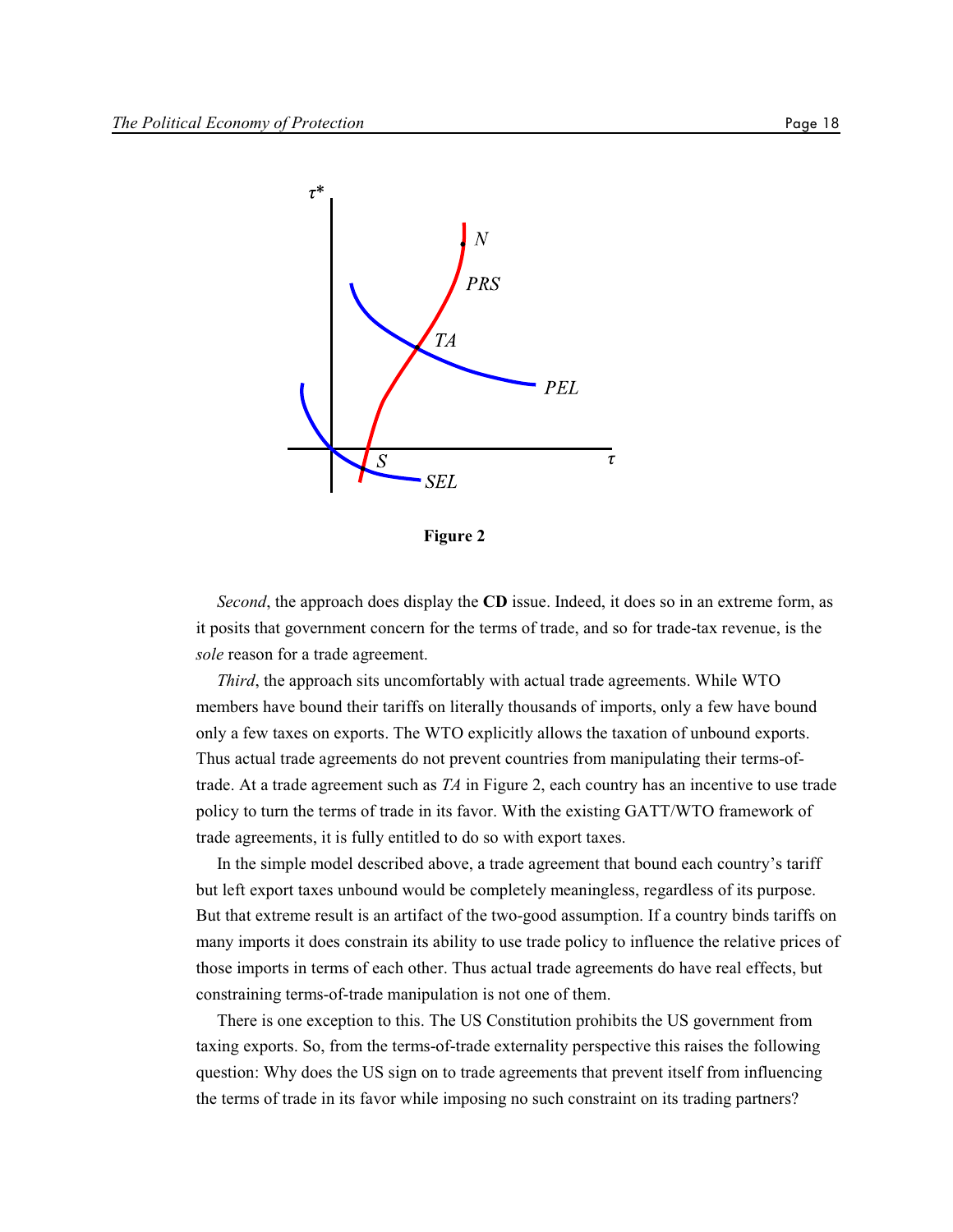While the GATT/WTO allows countries to tax their exports, it significantly constrains their ability to subsidize exports. That is, it explicitly seeks to deny countries the option of conferring a positive terms-of-trade externality upon their trading partners.

*Fourth*, although this approach is consistent with much of the political-support literature, it does differ from it in a potentially significant way. That literature emphasizes that political support depends on the perceived *actions* of a government, not on *outcomes*. The approach just described, however, makes political support depend entirely on outcomes: *Q* and *P*. In some cases this distinction may not matter — if there is a transparent one-to-one relation between actions and outcomes, for example — but in other cases it may. To see this, consider the following simple example.<sup>3</sup> Suppose the  $H$  government cares nothing about the terms of trade. Now suppose there is an exogenous, from the *H* point of view, increase in  $\tau^*$ . The *H* government then alters  $\tau$  to keep  $Q$  unchanged. The political support it receives will not change if that support depends only upon outcomes, which have not changed, but it will increase if that support depends upon *H* government actions, which have changed in response to an event beyond its control.<sup>4</sup> There is a real issue here, which the terms-of-trade externality approach assumes away.

#### **The exchange-of-market-access approach**

A large literature insists that trade agreements seek to *exchange market access*: I'll grant your exporters increased access to my market in exchange for increased access to your market for my exporters. For an institutional approach, see Hauser (1986), Finger (1988, 1991), and Moser (1990); for a more formal approach, see Hillman, Long, and Moser (1995), Hillman and Moser (1996) and Ethier (2008). Bagwell and Staiger use similar terminology to describe their approach. For example, they state (2002, pp 28–29), "we may interpret 'cost shifting,' 'terms-of-trade gain,' and 'market-access restriction' as three phrases that describe ... [a] single economic experience." The earlier literature, it seems clear, had "something else" in mind. But drawing an analytical distinction has proved elusive, largely because the earlier literature, when it expressed its ideas in formal terms (*e.g.*, Hillman and Moser [1996]), did so in models that, as Bagwell and Staiger (2002, p 20) correctly observe, were

<sup>&</sup>lt;sup>3</sup>In this example, I have benefitted from discussions with Don Regan and Bob Staiger.

<sup>&</sup>lt;sup>4</sup>This conclusion is sensitive to what the *H* government's "action" actually is. If that government had earlier acted by committing to allow no change in *Q*, come hell or high water, then its support will not increase as a result of abiding by that commitment. Such an action corresponds to a variable levy, which the WTO now prohibits.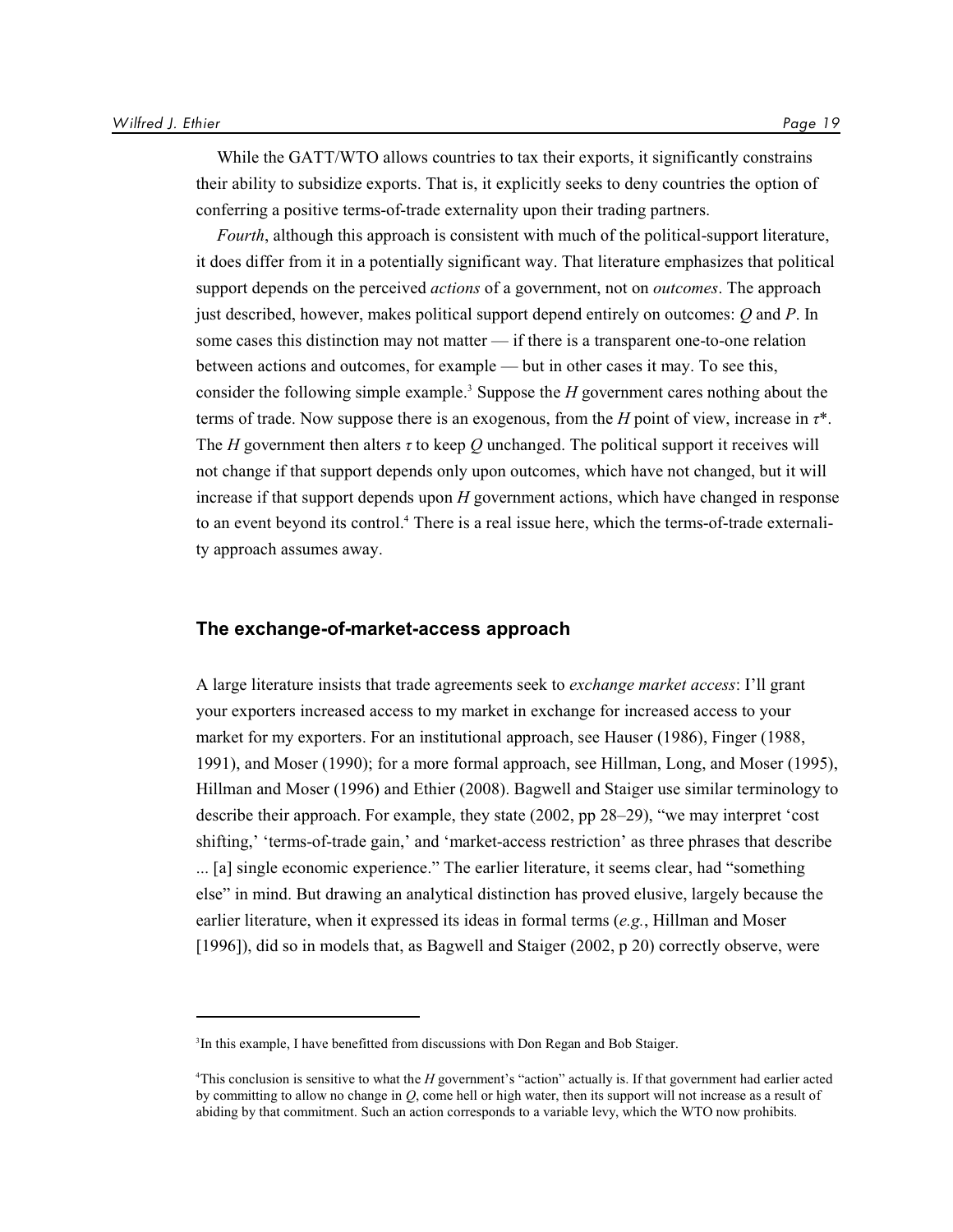very often special cases of their own. In such cases the distinction from the terms-of-trade externality argument is entirely one of rhetoric, not substance.

The description in Section III of the basic political-support approach can provide a formal basis to define trade agreements based on the exchange of market access and to distinguish them from those that are not. The essential idea behind the exchange of market access seems to be that each country, for whatever reason, agrees to allow increased imports of a particular good in exchange for increased exports of another particular good. That is, such trade agreements are necessarily *inter-sectoral*.

The analytical framework of Sections II and IV features extensive separability: Equilibrium policies in each sector are determined independently of those in the other sectors. With policies in each sector determined independently, there could be an incentive for independent sector-by-sector international negotiations not involving inter-sectoral trade-offs, such as the 1965 US-Canada automobile agreement. In such an *intra-sectoral* negotiation the governments would bargain over  $t_1$  and  $t_1^*$ , with any implied change in  $M_1 = X_1^*$  settled by a change in the trade volume of the numeráire good.

Consider the following question. With policy determination in each sector independent of that in the other sector, is it *necessary* for trade negotiations to serve a useful purpose that they address inter-sectoral trade-offs? If so, we may regard the negotiations as motivated by a desire to exchange market access: *Trade agreements can be said to be based on the exchange of market access if and only if there is no reason for sector-by-sector negotiations.*

Note that this definition requires the necessity of inter-sectoral negotiations. Since in this analytical framework agents ignore cross-sectional effects, negotiations addressing those effects could well be useful, as would national policy-making addressing those effects. So defining the exchange of market access on the *sufficiency* of inter-sectoral negotiations would not be a useful discriminatory device.

Our analytical framework and discussion of the basic political-support approach in Section II offers no opportunity for an intra-sectoral trade agreement. In sector 1, for example, *F* is implementing no policy and so can offer *H* nothing in return for a lower tariff. Thus any trade agreement must be based on the exchange of market access.

To focus on such an exchange in the sharpest possible way, consider a simple trade agreement involving only goods  $1$  and  $n + 1$ . Suppose for simplicity that the two implemented tariffs are both prohibitive.

The motive for a trade agreement based on the exchange of market access would be to enable each government to offer its export sector something while taking something less from its import-competing sector. It is true that, with a non-cooperative equilibrium featuring countervailing-duty laws, each government is powerless to offer its export sector something in any other way. But it is not clear that it will be tempted to use this way. The reason is that,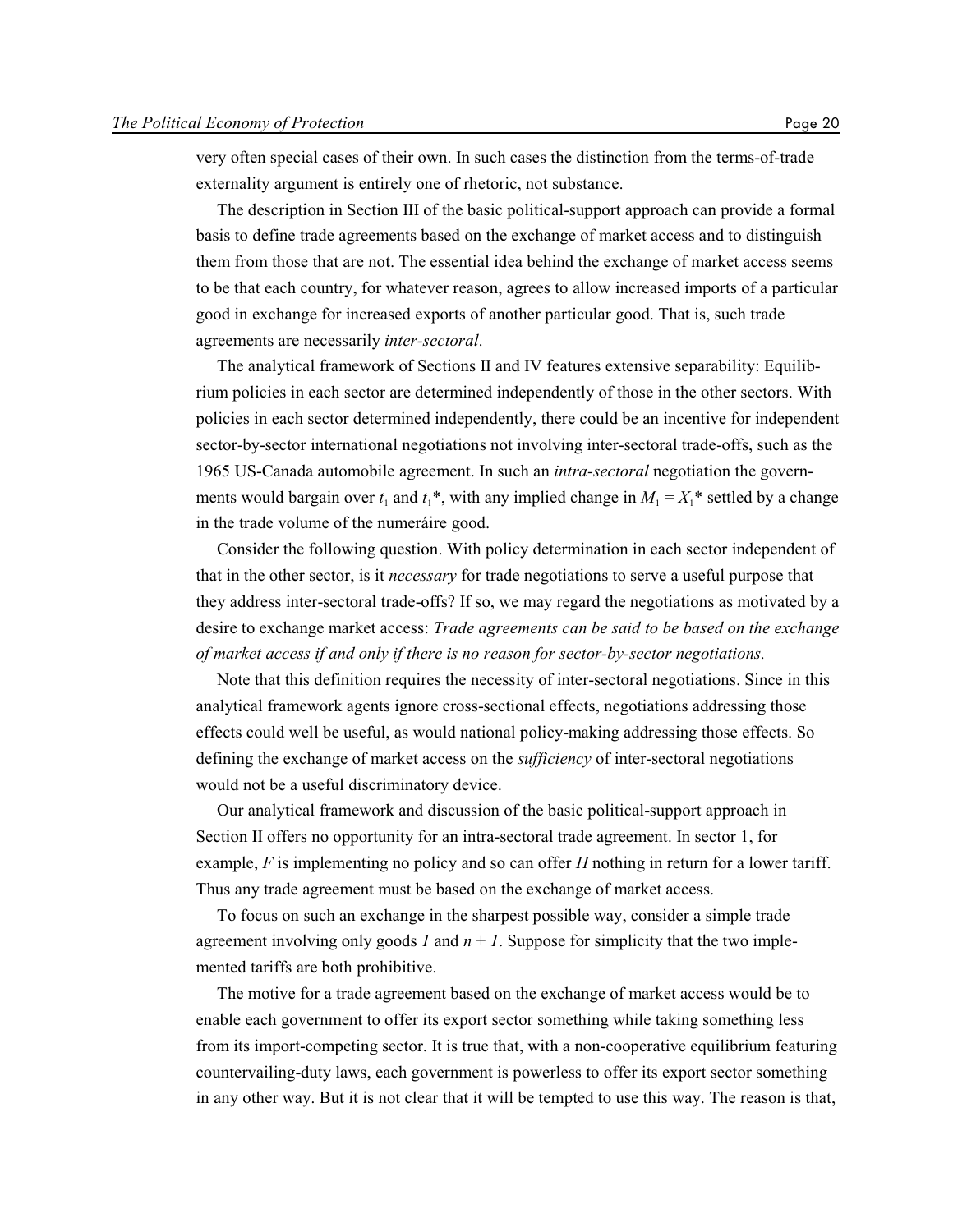since retreating from the imposed  $t_1$  would impose a first-order cost on  $H$ , doing so would be tempting to *H* only if the implied negotiated benefit for good  $n + 1$  is large enough. It is not clear that a trade agreement can be found that would do this for both countries simultaneously.

Now consider a hypothetical trade agreement stipulating  $dt_1 < 0$  and  $dt_{n+1}^* = \gamma dt_1$  for some parameter  $\gamma$ . Such an agreement will raise the joint surplus in each country, and so be perceived as beneficial by each government, if and only if the following holds.

$$
\frac{\partial W_1}{\partial t_1} + \gamma \frac{\partial W_2}{\partial t_{n+1}} \ge 0
$$
  

$$
\frac{\partial W_1 \cdot \partial H_2}{\partial t_1} + \gamma \frac{\partial W_2 \cdot \partial H_3}{\partial t_{n+1}} \ge 0
$$

This will in turn be possible for some choice of  $\gamma > 0$  if and only if the following condition is met.

$$
\left(\begin{array}{c} \partial W_1 \ast \\ \partial \theta_1 \end{array}\right) \left(\begin{array}{c} \partial W_{n+1} \\ \partial \theta_{n+1} \end{array}\right) > \left(\begin{array}{c} \partial W_{n+1} \ast \\ \partial \theta_{n+1} \end{array}\right) \left(\begin{array}{c} \partial W_1 \\ \partial \theta_1 \end{array}\right) \tag{14}
$$

Figure 3 illustrates how satisfaction of **(14)** is equivalent to the existence of a mutually beneficial trade agreement. The vectors labeled  $t_1$  and  $t_{n+1}$ <sup>\*</sup> depict the effects of reductions in the respective tariffs on the two joint surpluses. When these vectors have the relative slopes illustrated, reflecting **(14)**, an appropriate linear combination, such as at point *TA*, will be mutually beneficial.<sup>5</sup>

 $5$ The attentive reader will recognize this logic as that behind the familiar Hawkins-Simon (1949) condition for the feasibility of an input-output system.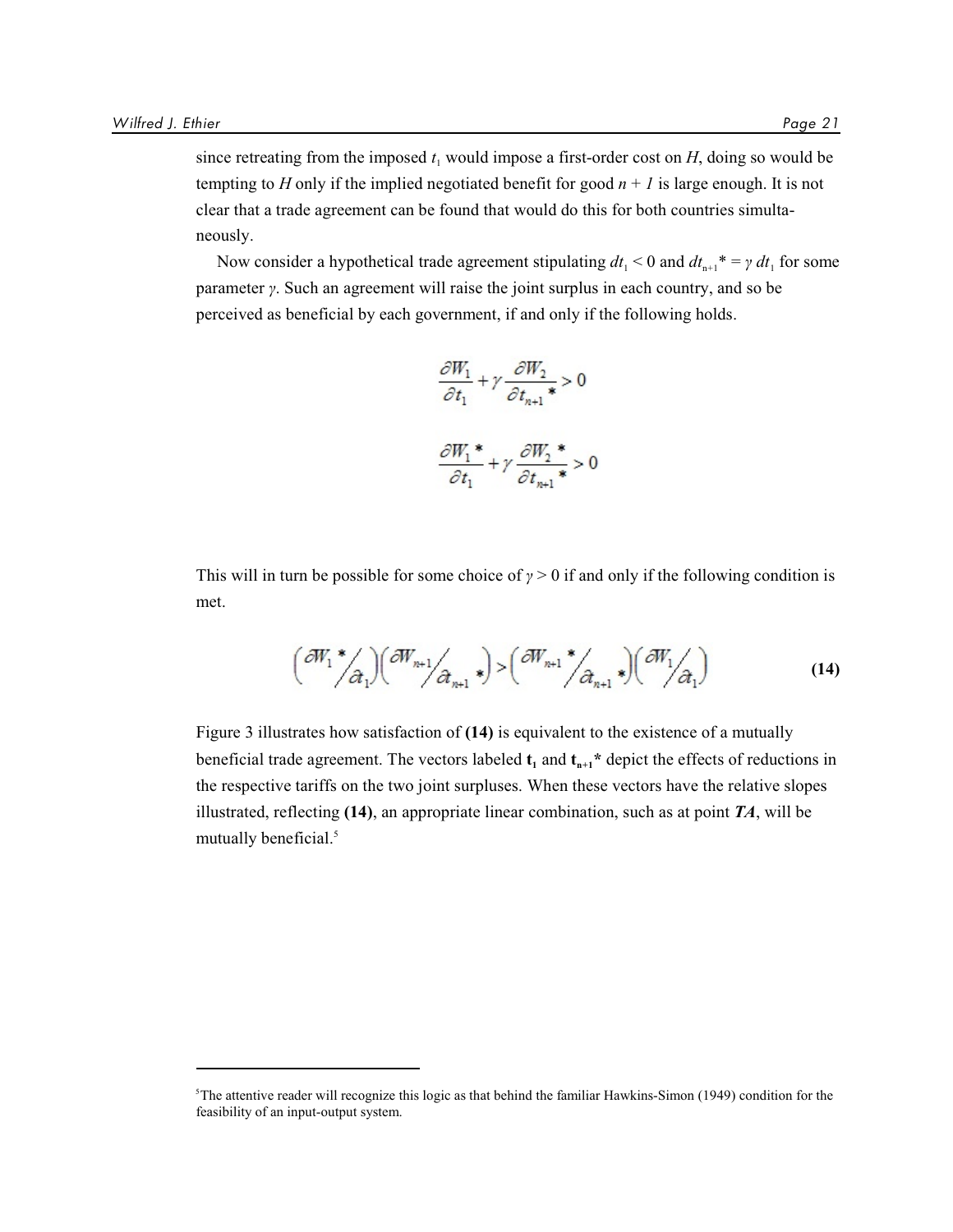



Condition **(14)** in effect requires that, at the margin, tariffs have relatively greater impact on export lobbies than on import lobbies. This is intuitively understandable, and, since in Nash equilibrium the tariffs were set with exclusive reliance on the effects on the latter lobbies, unlikely to be demanding. So we have the following result: *With (14) a mutuallybeneficial trade agreement is feasible. This agreement is based on the exchange of market access, and it need not constrain export taxes.*

Condition **(14)** may appear problematical. But recall that we have chosen this pair of goods arbitrarily. The existence of a trade agreement based on the exchange of market access requires only that the analog of **(14)** hold for *some* set of goods from both countries. So, this argument can deliver trade agreements resembling those that actually exist.

*Key points about the exchange-of-market-access approach. First*, the terms of trade play no necessary role in this approach, so it is free of the **CD** issue.

*Second*, the exchange of market access is potentially attractive because it enables governments to confer on exporters benefits that they cannot deliver unilaterally. This is due to the countervailing duty laws suggested by the general support-function approach.

*Third*, the exchange of market access is inherently an exercise in reciprocity.

*Fourth*, because it is a consequence of the general support-function view, the exchangeof-market-access approach potentially suffers from the **BB** issue.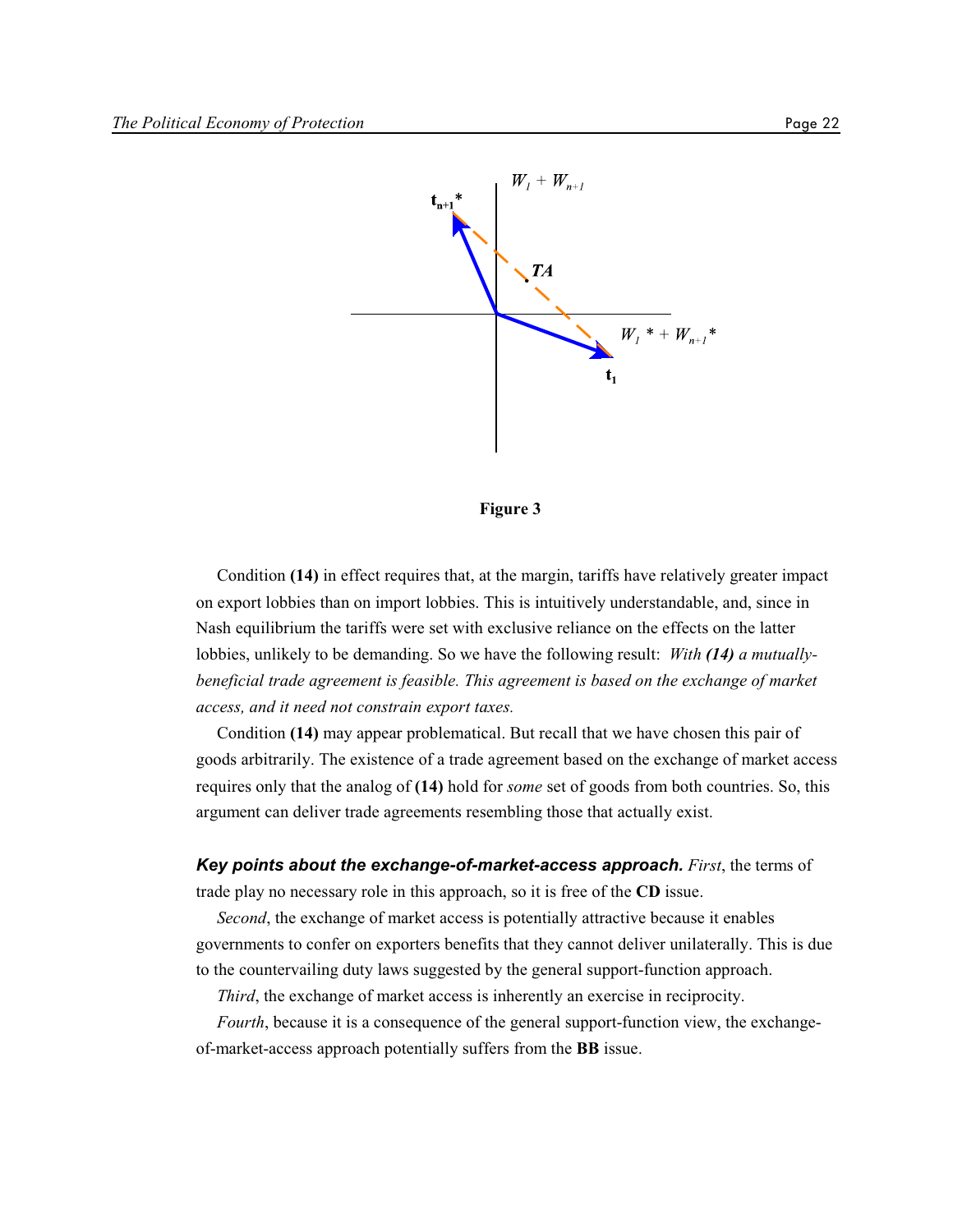#### **Does it matter?**

The terms-of-trade externality and the exchange-of-market-access approach offer very different explanations of why trade agreements exist. But they both imply trade agreements with features broadly like what we see. So does it really matter which explanation is more relevant?

My answer is *yes*, because the actual explanation of the reason for a trade agreement can reveal its points of fragility. In a trade agreement as described by the terms-of-trade externality approach a country is tempted to deviate with measures that will improve its terms of trade; in a trade agreement as described by the exchange-of-market-access approach the temptation is to limit foreign access for the benefit of domestic import-competing firms.

These objectives need not be at odds. If a country were brazenly to violate a trade agreement by simply raising tariffs above their bound levels both objectives would be met. Where the difference matters is with the "escape valves" that countries use to adjust how they fulfill their obligations without actually repudiating them. Basically, these exist because there is no international policeman to enforce trade agreements between sovereign states, so, in the end, such agreements must be self-enforcing. This involves providing escape valves and/or tolerating those not explicitly provided for. Understanding the true explanation for trade agreements is essential for understanding these escape valves and for recommending policy about them. There are several classes of such escape valves.

*Administered protection.* This involves measures that are both sanctioned by the GATT/WTO and embedded into national law: primarily antidumping law, countervailingduty law, and safeguards, with antidumping the most important in practice. [See Finger, Hall and Nelson (1982) and Ethier (2002)]. Antidumping and countervailing-duty laws do indeed provide for tariffs to be levied, but the basic purpose of such laws is simply to force foreign exporters to raise their prices: If they do so the duties are not levied. In other words, the intent is to limit home market access to foreign firms at the expense of a terms-of-trade deterioration. Safeguards are more complex because of the variety of ways in which they might be implemented, but it seems clear that in practice they are used to retreat from obligations to grant market access.

*Voluntary export restraints.* Before the Uruguay Round these were the most pervasive forms of escape valves. They were in violation of the GATT but tolerated because no one complained. The Uruguay Round attacked them, partly because they had clearly become a major drag on trade and partly as a component of an implicit bargain between rich countries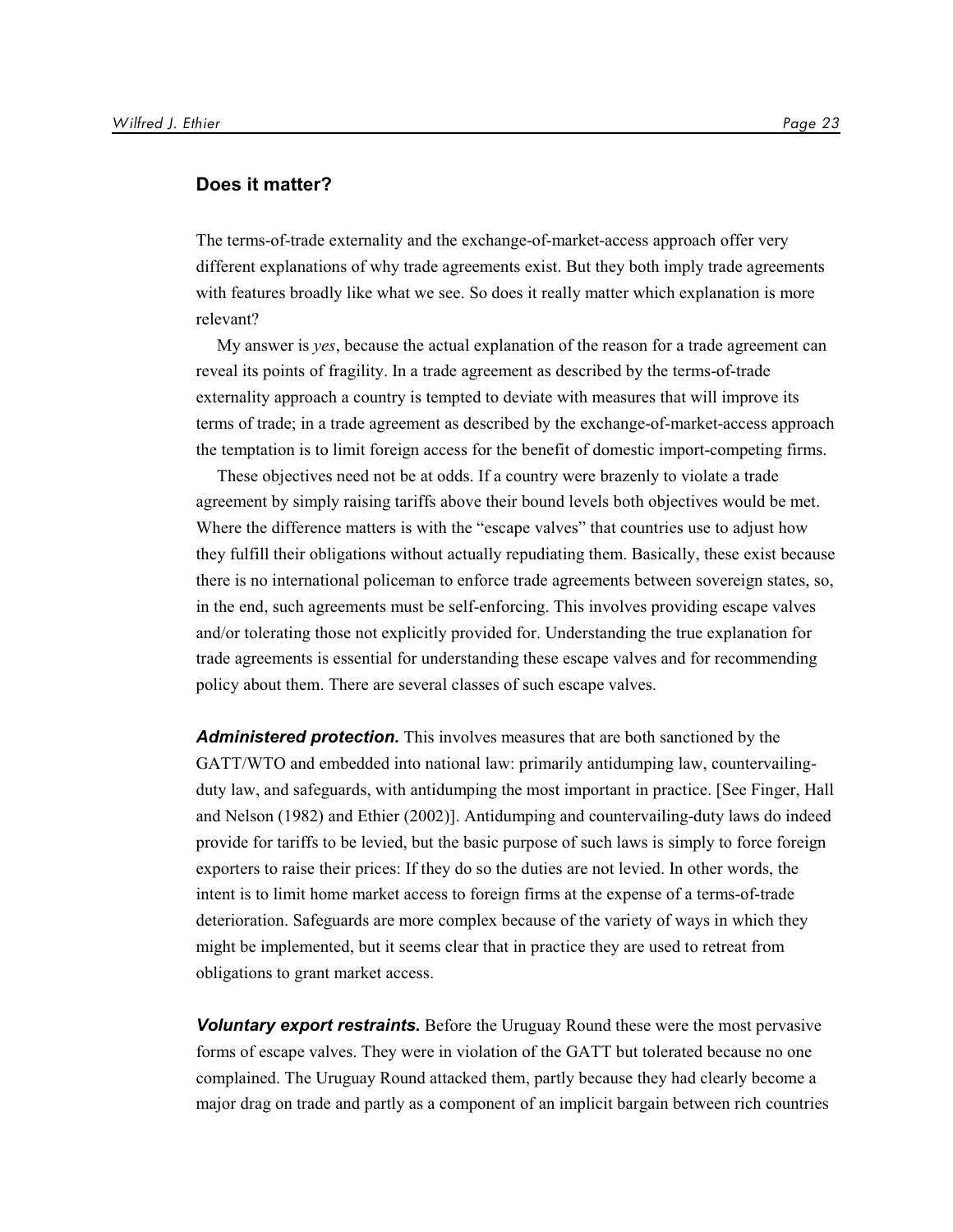and poorer countries to eliminate the Multi-Fiber Arrangement in exchange for adopting measures to protect intellectual property. But they are still indicative of how escape valves are used. Basically, a country pushing for a trading partner to adopt a VER was offering to accept a terms-of-trade deterioration in return for a denial of market access.

**Unresolved trade disputes.** If one country complains that another has violated its WTO obligations, if the WTO Dispute Settlement Mechanism rules against the defendant, and if the latter refuses to comply, the complainant is ultimately authorized to retaliate. This authorization is explicitly intended to maintain reciprocity in an exchange-of-market-access sense: The complainant may reduce imports from the defendant in the same amount that the defendant's actions have reduced the complainant's exports. It is possible that this test serves as a rough and ready attempt to maintain price reciprocity and that the agents involved just do not appreciate their own true motives. But actual retaliatory acts seem intended either to maximize the political damage to the defendant government or to limit market access to politically sensitive sectors.

**Renegotiation.** The GATT/WTO does provide a procedure for the renegotiation of concessions. The principle is the same as with unresolved trade disputes: the maintenance of reciprocity in an exchange-of-market-access sense. Similar comments apply.

**So.** The escape valves clearly involve a concern for the exchange-of-market-access with virtually no terms-of-trade concern. But this should not be interpreted as evidence against the terms-of-trade externality approach. That approach explicitly allows for political considerations. Countries may wish to deviate from trade agreements to get a step up on their partners. But they may also just be reacting to unexpected political developments. In the latter case, a reaction that addresses market access may well be consistent with a trade agreement that was negotiated to deal with a terms-of-trade externality.

Still, the basic fact is that the escape valves address exchange-of-market-access concerns. If the latter is the reason for trade agreements, this is appropriate. But if trade agreements exist to deal with terms-of-trade externalities the escape valves are likely to be seriously, perhaps fatally, deficient. So it matters.

#### **Nondiscrimination**

The GATT and the WTO impose nondiscrimination as a basic principle. The tariff that each WTO member imposes on a specific good must be the same for all other WTO members.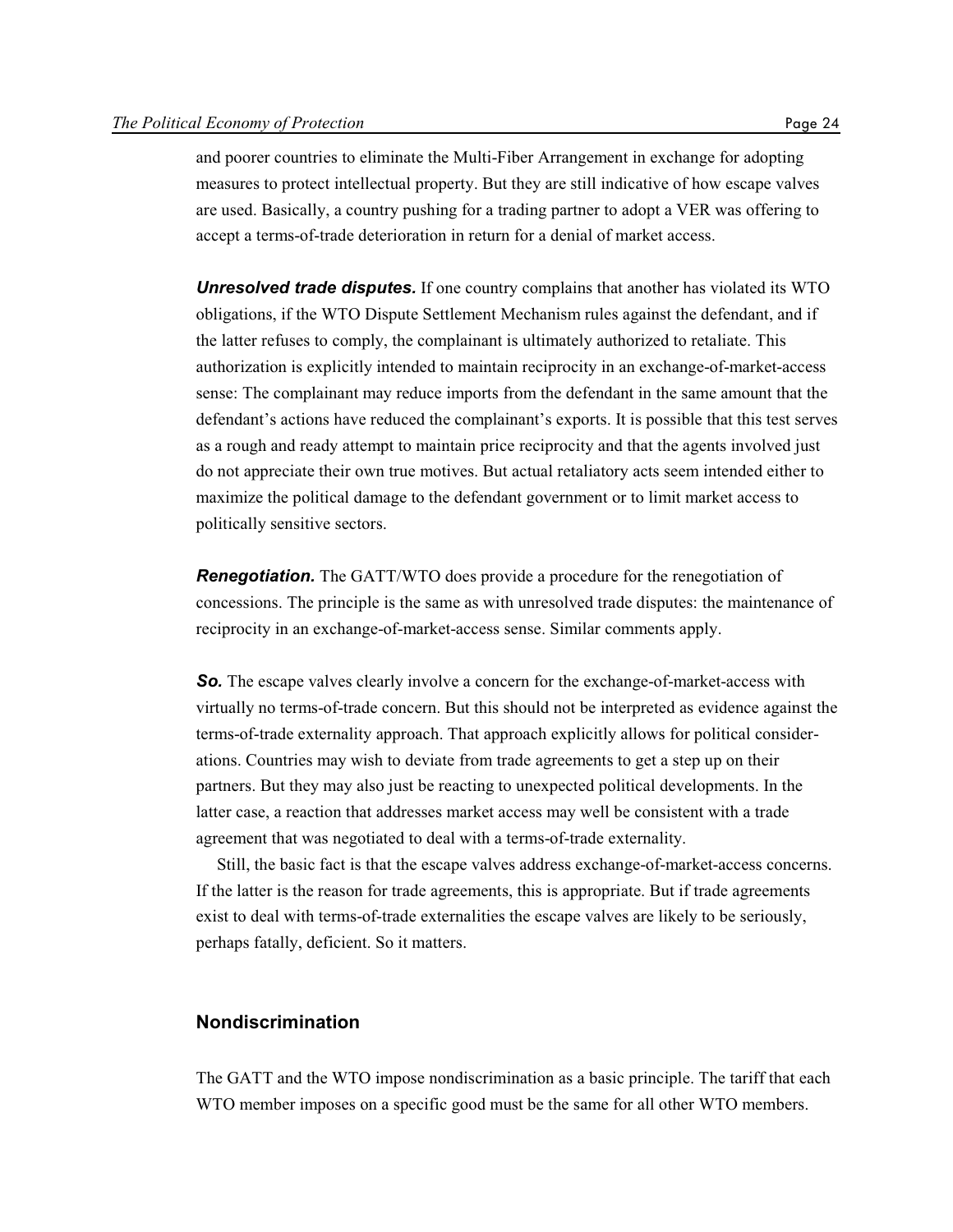Thus there is a sharp distinction between liberalization and discrimination: Liberalization is an issue for negotiation; discrimination is not.

Of course "discrimination" is a negatively loaded word, so that "nondiscrimination" sounds good. But imposing nondiscrimination at the outset simply means that we are ruling out discriminatory trade agreements that might potentially dominate those allowed. Furthermore, we are introducing a free-rider issue: If nondiscrimination is a basic rule, countries have an incentive to refrain from making concessions, knowing that they will benefit from concessions negotiated by other countries.

So why non-discrimination? The facile explanation is that historically countries who were serious about negotiating meaningful trade agreements with other countries did include Most Favored Nation clauses in those agreements. But, more substantively, what does such a requirement do? There are two explanations, and they are not mutually inconsistent. The answers are associated with the terms-of-trade externality approach and the exchange-ofmarket-access approach respectively, but the logic of each answer applies to the other approach as well.

*Relative-price externality.* This answer relates naturally to the terms-of-trade externality approach. Suppose some country has tariffs that discriminate between trading partners. Other countries change their policies in response to their own internal goals in ways that result in this country importing more from countries on which it levies low tariffs and less from countries for which high tariffs apply. This makes the country worse off. This could happen even if that country's terms of trade overall are unchanged. Thus this externality is distinct from the terms-of-trade externality.

Non-discrimination will prevent this relative-price externality. But it is not clear why nondiscrimination should be imposed at the outset as a basic principle rather than being the object of negotiation, as is the case for amelioration of the effects of the terms-of-trade externality.

**Concession diversion.** This answer is more fundamental, as it involves whether trade agreements are possible at all. Suppose that *H* offers  $F<sup>T</sup>$  a reduction of 20% on its tariff on imports of good 1 from  $F<sup>T</sup>$  in exchange for a reciprocal reduction of 20% on its tariff on imports of good  $n + 1$  from *H*. (It doesn't matter whether this is part of a broader multilateral agreement or not.) Both governments view the implied exchange of market access as beneficial. But  $F<sup>T</sup>$  would reasonably fear that *H* might subsequently negotiate a reciprocal tariff reduction of 21% with another exporter of good  $n + 1$ , say  $F<sup>2</sup>$ . This would divert the market access in  $H$  that  $F<sup>T</sup>$  thought it had obtained to another country instead. Of course  $H$ would reasonably entertain a reciprocal suspicion about  $F<sup>T</sup>$ . See Schwartz and Sykes (1996),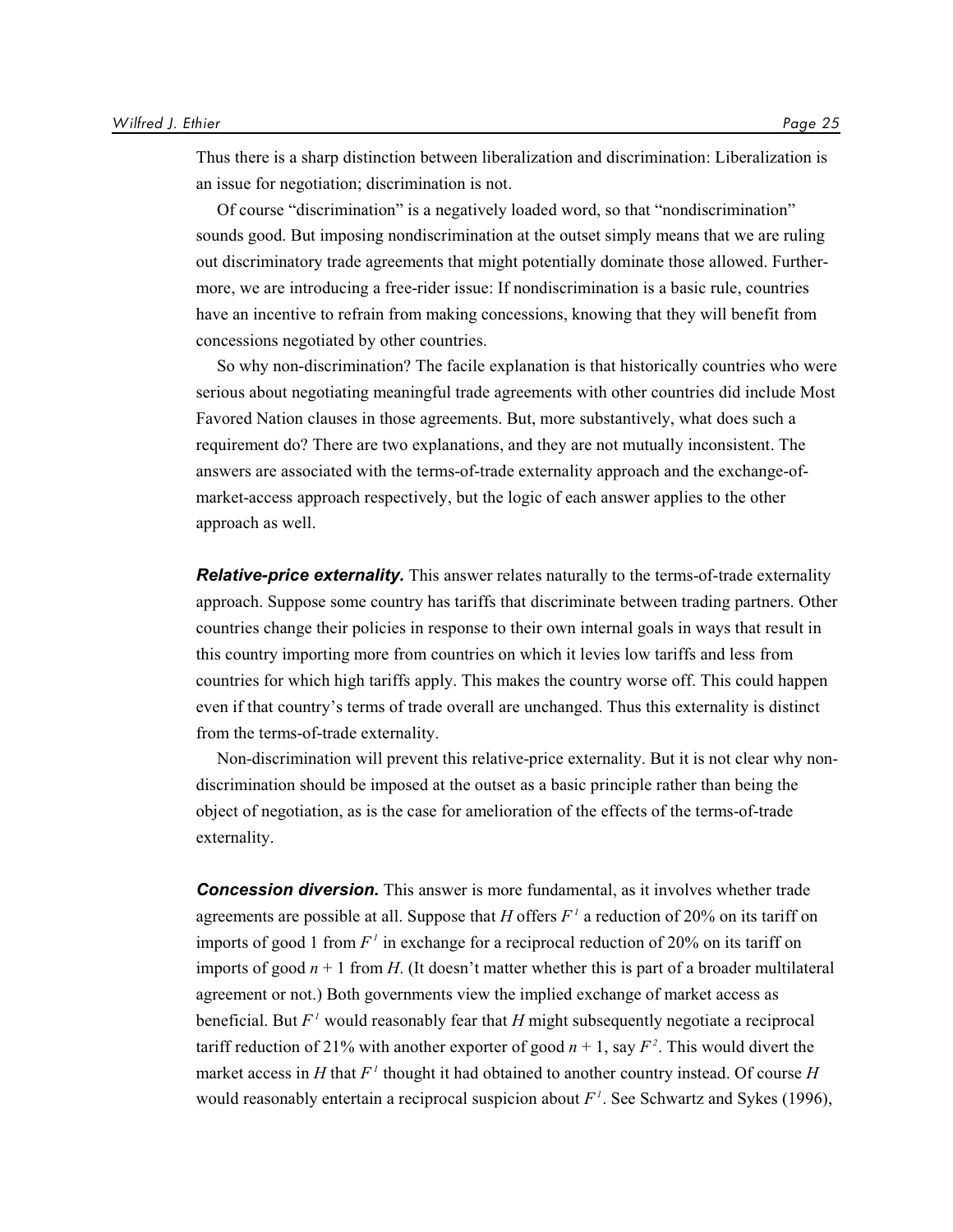Horn and Mavroidis (2001), and Ethier (2004). How serious such "concession diversion" would be depends upon how substitutable exports from different countries are for each other. It could well render impossible the negotiation of any trade agreements.

To deal with this issue the trade agreement between *H* and  $F<sup>T</sup>$  could include a Most Favored Nation clause: Each country would guarantee the other that it's goods will receive the lowest tariff applied to similar goods from other countries. Thus in the above example,  $F<sup>1</sup>$  would have assurance that the 21% reduction that *H* might subsequently negotiate with  $F<sup>2</sup>$  would apply to its own exports as well. This would ameliorate the issue of concession diversion, but it would not eliminate it.  $F<sup>T</sup>$  would still fear that the access to *H*'s market it had negotiated for might subsequently have to be shared with  $F^2$ .

The issue can be eliminated if non-discrimination is made a basic principle, rather than something to be negotiated about on a deal-by-deal basis. In this case concession diversion becomes impossible, and the bargain between *H* and  $F<sup>T</sup>$  will reflect each country's desired trade policy with the rest of the world. The key feature from the point of view of  $F<sup>T</sup>$  is not that it has most favored nation status with *H*, but that all other countries are bound by nondiscrimination as well.

With non-discrimination a general principle, the scope for bilateral deals will become exhausted since, to obtain market access from its partner, each country must grant it to all other countries. Such "concession saturation" is akin to the free-rider issue. See Caplin and Krishna (1988), Ludema (1991), and Ethier (2004). Dealing with this requires that bargaining become more truly multilateral. This has indeed been the case: While the earlier GATT rounds consisted basically of collections of bilateral deals (or deals negotiated by a few countries), more recent rounds have involved more substantively multilateral issues, such as bargaining over general tariff-cutting formulas, GATT-wide standards on intellectual property, investment, and so on.

## **VI. Concluding Remarks**

In recent decades the political economy of trade policy has made significant progress. While before it was basically a footnote to the literature on international trade, it is now a major component.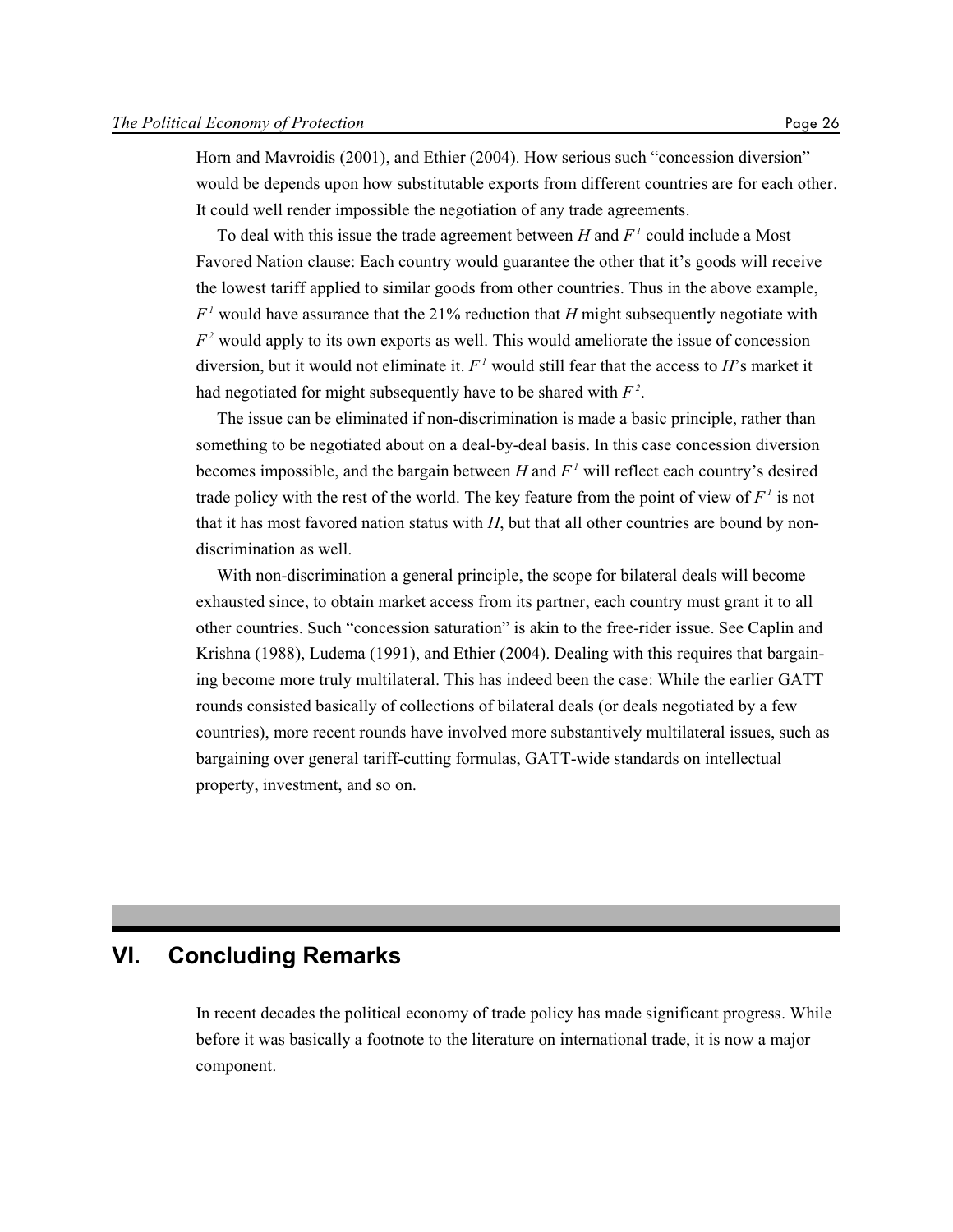I have argued that much of the literature is characterized either by the **DC** issue (a dramatic contrast between what policy-makers say they are doing and what trade theorists model them as doing) or by the **BB** issue (a lack of microeconomic fundamentals). When one issue is absent, usually the other is there.

But this should not be viewed with dismay. It just means that, though we have come quite a way, we still have much more work to do.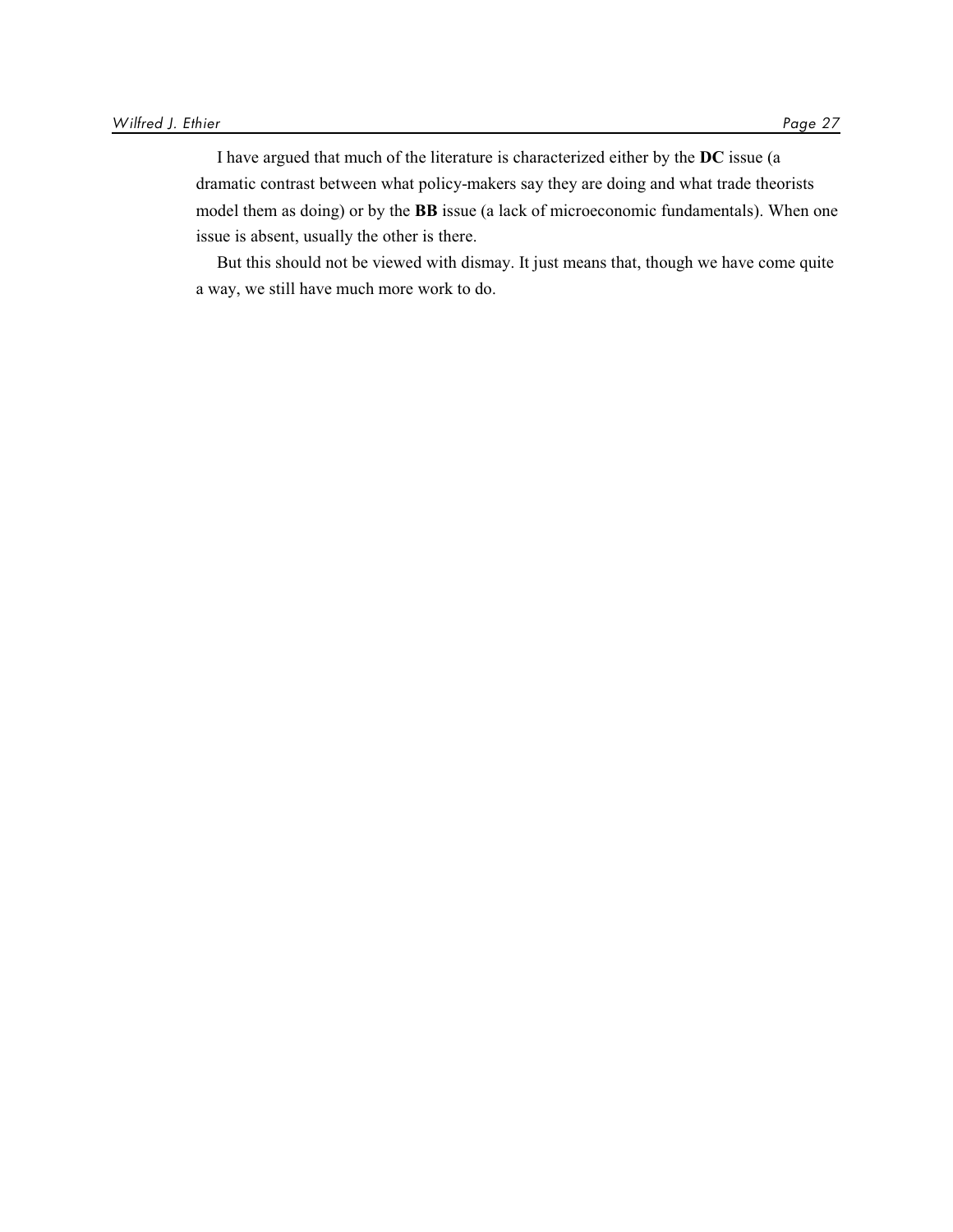### **References**

- Austen-Smith, D., 1991, "Rational Consumers and Irrational Voters," **ECONOMICS AND POLITICS** 3: 73–93.
- Bagwell, K. and R. Staiger, 1999, "An Economic Theory of GATT," **AMERICAN ECO-NOMIC REVIEW** 89: 215–248.
- Bagwell, K. and R. W. Staiger, 2002, **THE ECONOMICS OF THE WORLD TRADING SYSTEM** (Cambridge, MA: The MIT Press).
- Bernheim, B. D. and M. Whinston, 1986, "Menu Auctions, Resource Allocation, and Economic Influence," **QUARTERLY JOURNAL OF ECONOMICS** 101 (1): 1–31.
- Broda, C., N. Limão and D. E. Weinstein, 2008, "Optimal Tariffs and Market Power: The Evidence," **AMERICAN ECONOMIC REVIEW** 98 (5): 2032–2065.
- Brock, W. A. and S. P. Magee, 1978, "The Economics of Special Interest Politics," **AMERI-CAN ECONOMIC REVIEW** 68: 246–250.
- Caplin, A. and K. Krishna, 1988, "Tariffs and the Most Favored-Nation Clause," **SEOUL JOURNAL OF ECONOMICS** 1: 267–289.
- Caves, R. A., 1976, "Economic Models of Political Choice: Canada's Tariff Structure," **CANADIAN JOURNAL OF ECONOMICS** 9: 278–300.
- Ethier, W. J., 1984, "Protection and Real Incomes Once Again," **QUARTERLY JOURNAL OF ECONOMICS** 99 (1): 193-200.
- Ethier, W. J., 2002, "Unilateralism in A Multilateral World," **ECONOMIC JOURNAL** 112: 266–292.
- Ethier, W. J., 2004, "Political Externalities, Nondiscrimination, and a Multilateral World," **REVIEW OF INTERNATIONAL ECONOMICS** 12: 303–320.
- Ethier, W. J., 2006, "Selling 'Protection for Sale,'" **ASIA-PACIFIC JOURNAL OF ACCOUNT-ING AND ECONOMICS** 13: 153–162.
- Ethier, W. J., 2007, "The Theory of Trade Policy and Trade Agreements: A Critique," **EUROPEAN JOURNAL OF POLITICAL ECONOMY** 23 (3): 605–623.
- Ethier, W. J., 2008, "International Trade Agreements." In: Margit, S. and E. Yu, **CONTEM-PORARY AND EMERGING ISSUES IN TRADE THEORY AND POLICY** (Howard House, UK: Emerald): 381–395.
- Finger, J. M., 1988, "Protectionist Rules and Internationalist Discretion in the Making of National Trade Policy." In: H.-J. Vosgerau [ed.], **NEW INSTITUTIONAL ARRANGEMENTS FOR THE WORLD ECONOMY** (Heidelberg: Springer-Verlag): 310–323.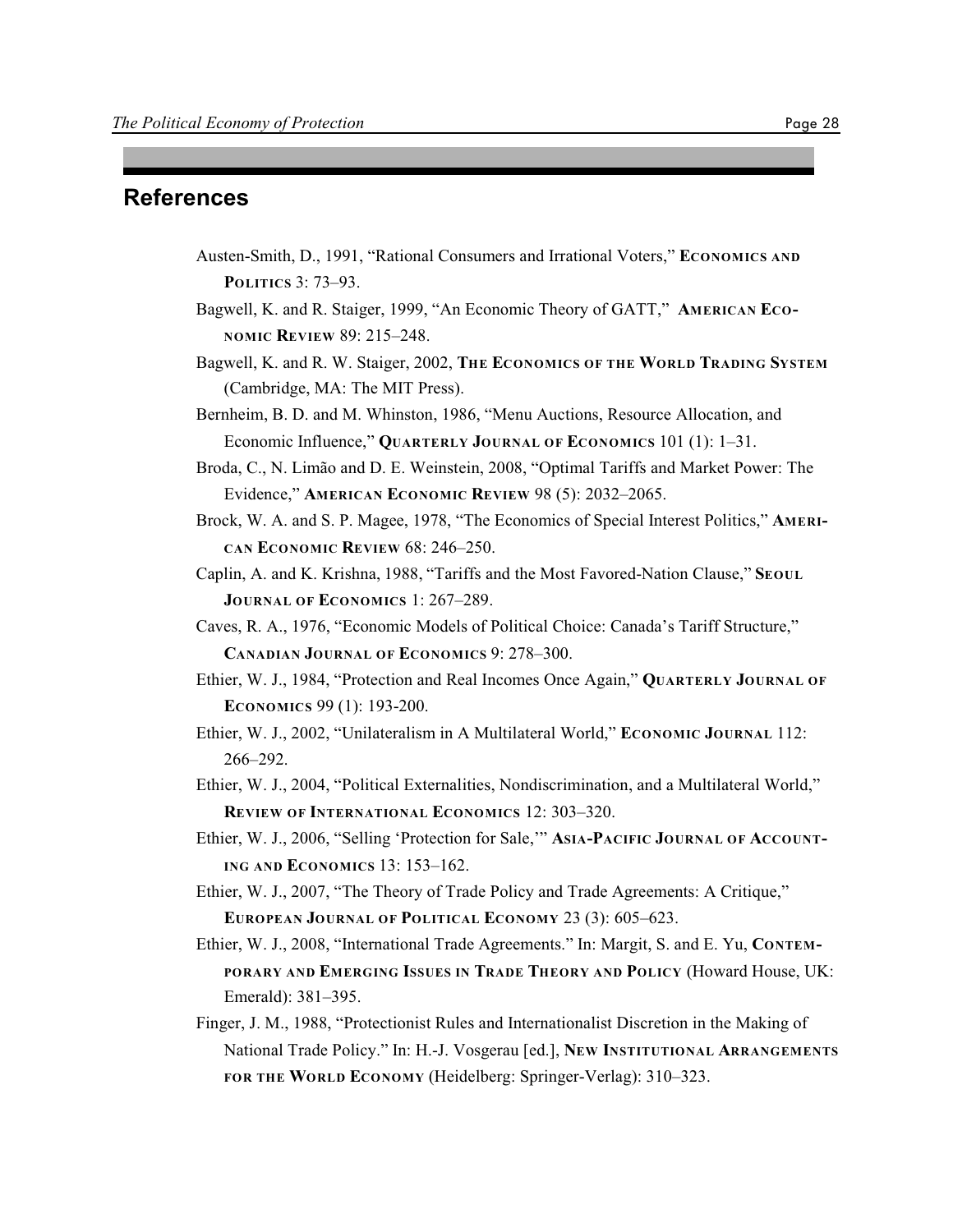- Finger, J. M., 1991, "The GATT as an International Discipline over Trade Restrictions." In: Vaubel, R. and T. D. Willett [eds.], **THE POLITICAL ECONOMY OF INTERNATIONAL ORGANIZATIONS** (Boulder: Westview Press): 125–141.
- Finger, J. M., Hall, H. K. and Nelson, D. R., 1982, "The Political Economy of Administered Protection," **AMERICAN ECONOMIC REVIEW** 72: 452–466.
- Gawande, K. and U. Bandyopadhyay, 2000, "Is Protection for Sale? Evidence on the Grossman-Helpman Theory of Endogenous Protection," **REVIEW OF ECONOMICS AND STATISTICS** 82: 139–152.
- Goldberg, P. K. and G. Maggi, 1999, "Protection for Sale: An Empirical Investigation," **AMERICAN ECONOMIC REVIEW** 89: 1135–1155.
- Grossman, G. and E. Helpman, 1994, "Protection for Sale," **AMERICAN ECONOMIC REVIEW** 84: 833–850.
- Grossman G.M. and E. Helpman, 1995, "Trade Wars and Trade Talks," **JOURNAL OF POLITICAL ECONOMY** 103: 675–708.
- Grossman, G. and E. Helpman, 2002, **INTEREST GROUPS AND TRADE POLICY** (Princeton: Princeton University Press).
- Hauser, H., 1986, "Domestic Policy Foundation and Domestic Policy Function of International Trade Rules," **AUSSENWIRTSCHAFT** 41: 171–184.
- Hawkins, D. and H. Simon, 1949, "Some Conditions of Macroeconomic Stability," **ECONO-METRICA** 17: 245–248.
- Hillman, A. L., 1982, "Declining Industries and Political-Support Protectionist Motives," **AMERICAN ECONOMIC REVIEW** 72: 1180–1187.
- Hillman, A. L., 1989, **THE POLITICAL ECONOMY OF PROTECTION** (Chur, London and New York: Harwood Academic Publishers). Reprinted 2001 (London: Routledge).
- Hillman, A. L., 1990, "Protectionist Policies as the Regulation of International Industry," **PUBLIC CHOICE** 67: 101–110.
- Hillman, A. L., Long, N. V., and Moser, P., 1995, "Modeling Reciprocal Trade Liberalization: the Political-economy and National-welfare Perspectives," **SWISS JOURNAL OF ECONOMICS AND STATISTICS** 131: 503–515.
- Hillman, A. L. and P. Moser, 1996, "Trade Liberalization as Politically Optimal Exchange of Market Access." In: Canzoneri, M., W. J. Ethier, and V. Grilli, (Eds.), **THE NEW TRANSATLANTIC ECONOMY** (New York: Cambridge University Press): 295–312.
- Horn, H. and P.C. Mavroidis, 2001 "Economic and Legal Aspects of the Most-Favored Nation Clause", **EUROPEAN JOURNAL OF POLITICAL ECONOMY** 17: 233–279.
- Johnson, H.G., 1953–54, "Optimum Tariffs and Retaliation," **REVIEW OF ECONOMIC STUDIES** 21: 142–153.